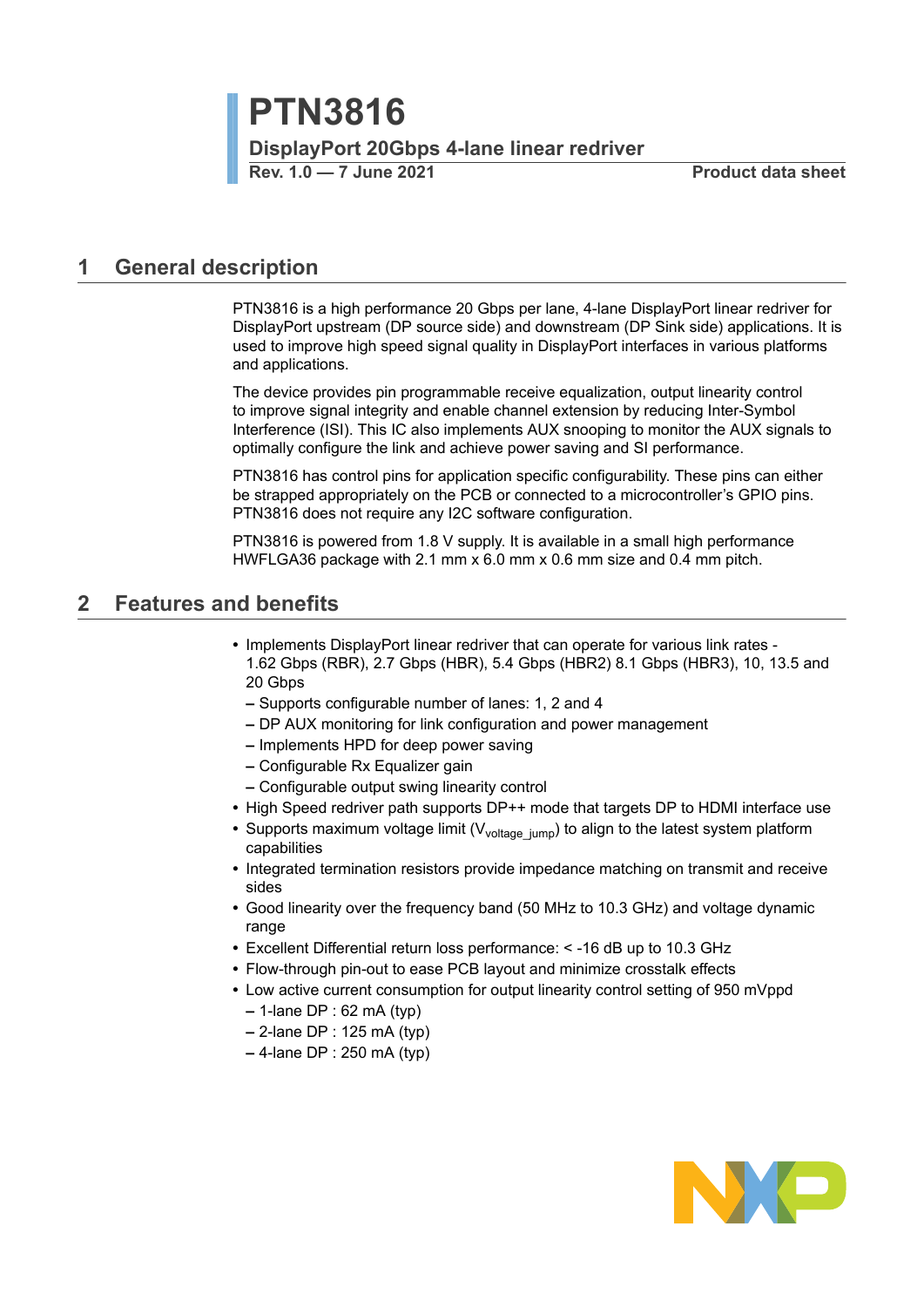- **•** Power–saving state:
	- **–** DisplayPort sleep D3 mode: 3.2 mA (typ)
	- **–** 10 μA (typ) when in deep power-saving state (when HPD is LOW)
- **•** Configurable via GPIO control pins
- **•** Power Supply 1.7 V to 1.9 V
- **•** Small high performance HWFLGA36 package
	- **–** 2.1 mm x 6.0 mm x 0.6 mm with 0.4 mm pitch
	- **–** ESD HBM 1.5 kV CDM 1 kV
- **•** Operating temperature range -20 °C to +85 °C

## <span id="page-1-2"></span>**3 Applications**

- **•** DisplayPort source applications
	- **–** Smartphones and tablets
	- **–** Notebooks, AIO and desktop computers
	- **–** Hub or dock devices
- <span id="page-1-0"></span>**•** DisplayPort sink applications
	- **–** Docking stations
	- **–** Display units

## <span id="page-1-3"></span>**4 Ordering information**

#### **Table 1. Ordering information**

| Type number | <b>Topside</b><br>marking | Package     |                                                                                |           |  |  |  |
|-------------|---------------------------|-------------|--------------------------------------------------------------------------------|-----------|--|--|--|
|             |                           | <b>Name</b> | <b>Description</b>                                                             | Version   |  |  |  |
| PTN3816EW   | 16                        | HWFLGA36    | plastic thermal enhanced very very thin fine-<br>pitch land grid array package | SOT1948-1 |  |  |  |

## <span id="page-1-4"></span><span id="page-1-1"></span>**4.1 Ordering options**

#### **Table 2. Ordering options**

| <b>Type number</b> | <b>Orderable part</b><br>number | <b>Package</b> | <b>Packing method</b>         | Minimum order Temperature<br>quantity |                             |
|--------------------|---------------------------------|----------------|-------------------------------|---------------------------------------|-----------------------------|
| PTN3816EW          | PTN3816EWY                      | HWFLGA36       | reel dry pack, SMD,<br>13" Q1 | 7000                                  | $T_{amb}$ = -20 °C to 85 °C |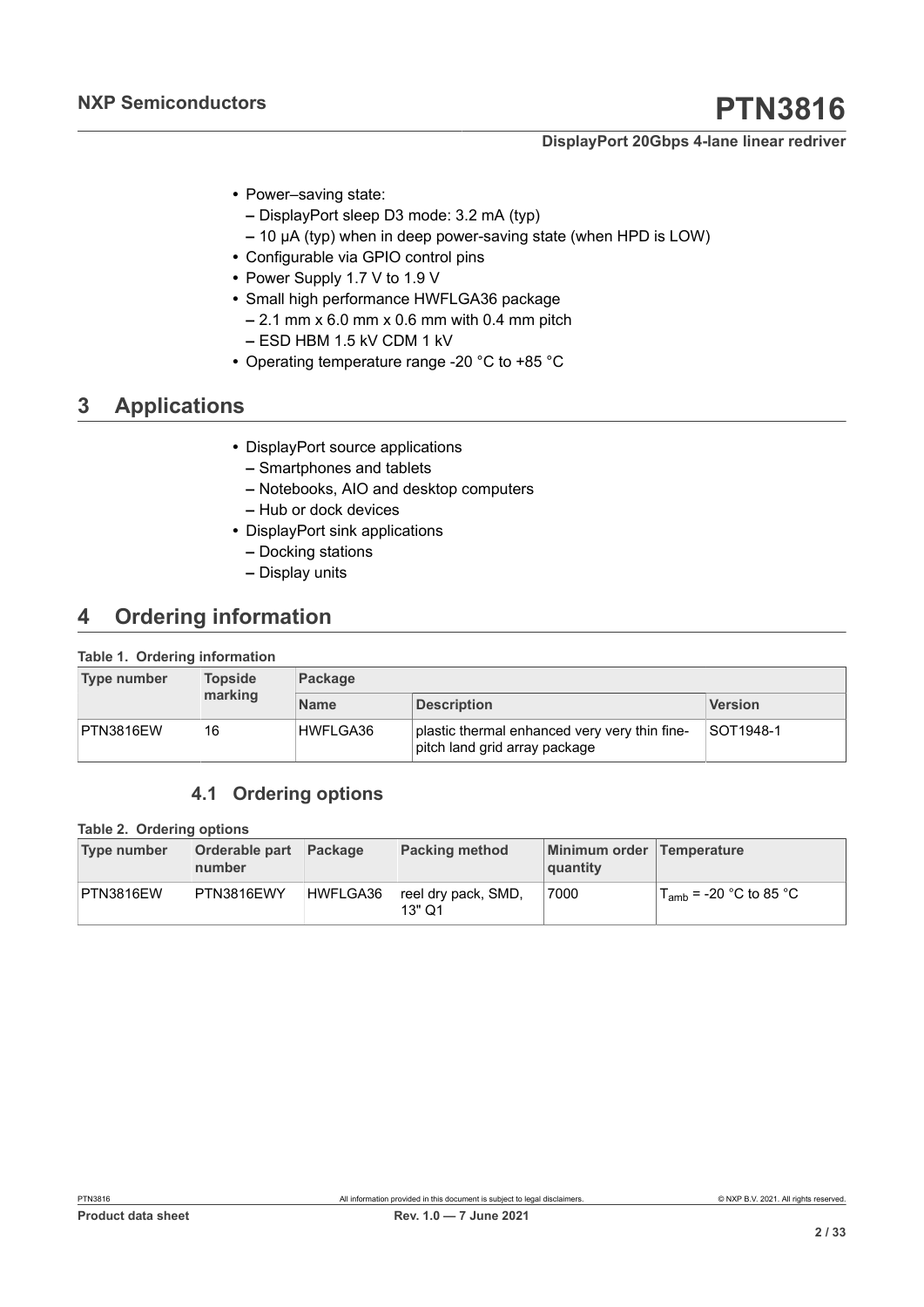<span id="page-2-1"></span>

<span id="page-2-0"></span>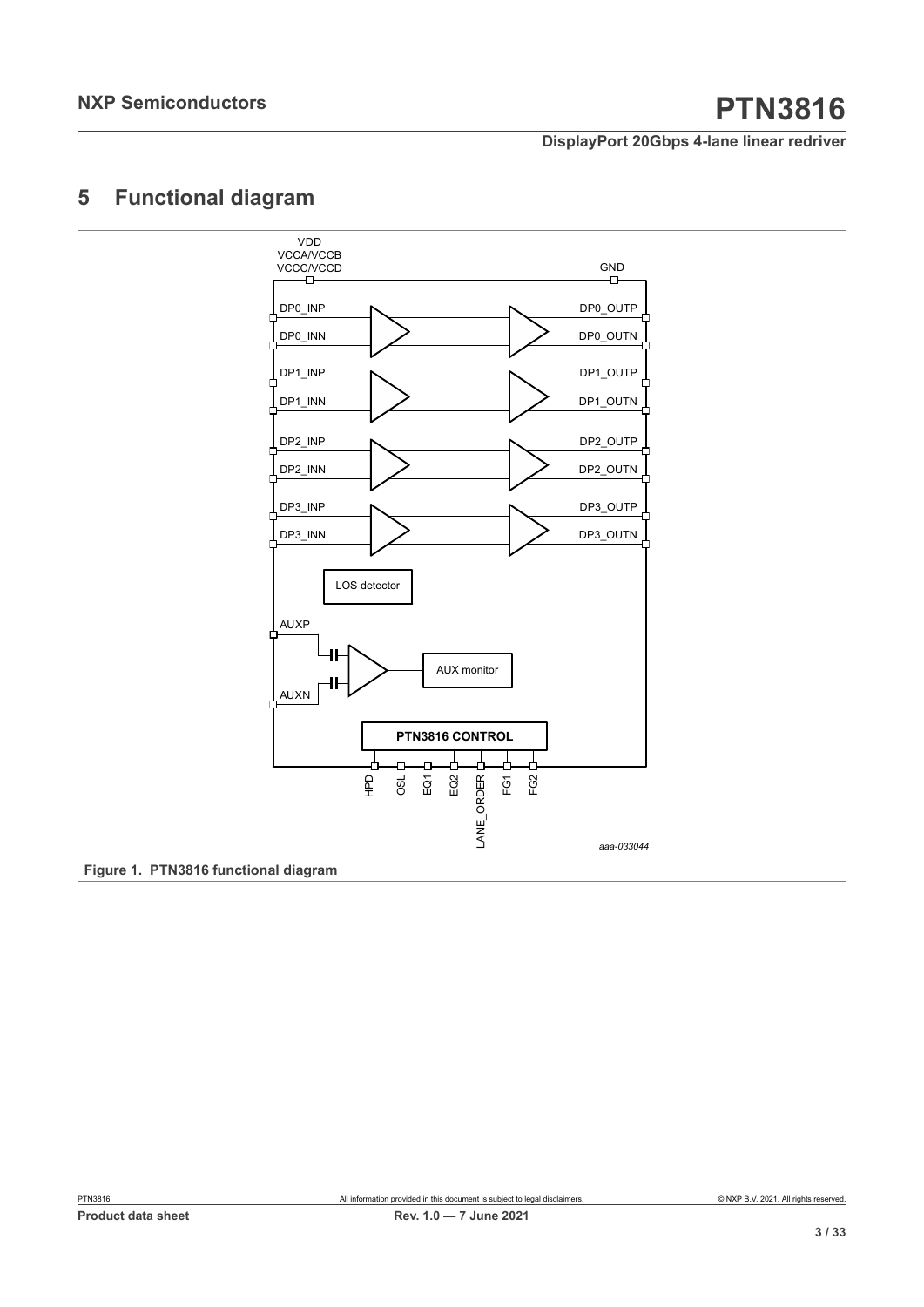## <span id="page-3-2"></span>**6 Pinning information**

## **6.1 Pinning**

<span id="page-3-3"></span><span id="page-3-1"></span>

<span id="page-3-4"></span><span id="page-3-0"></span>**6.2 Pin description**

| Table 3. Pin description |         |                               |                                                                                                              |  |  |  |  |
|--------------------------|---------|-------------------------------|--------------------------------------------------------------------------------------------------------------|--|--|--|--|
| Symbol                   | Pin     | <b>Type</b>                   | <b>Description</b>                                                                                           |  |  |  |  |
|                          | DP0 INP | Self-biasing                  | Differential signal high-speed Rx input. DP0                                                                 |  |  |  |  |
| 2                        | DP0 INN | differential input/<br>output | INP makes a differential pair with DP0 INN. The<br>associated output pair is DP0 OUTP and DP0<br><b>OUTN</b> |  |  |  |  |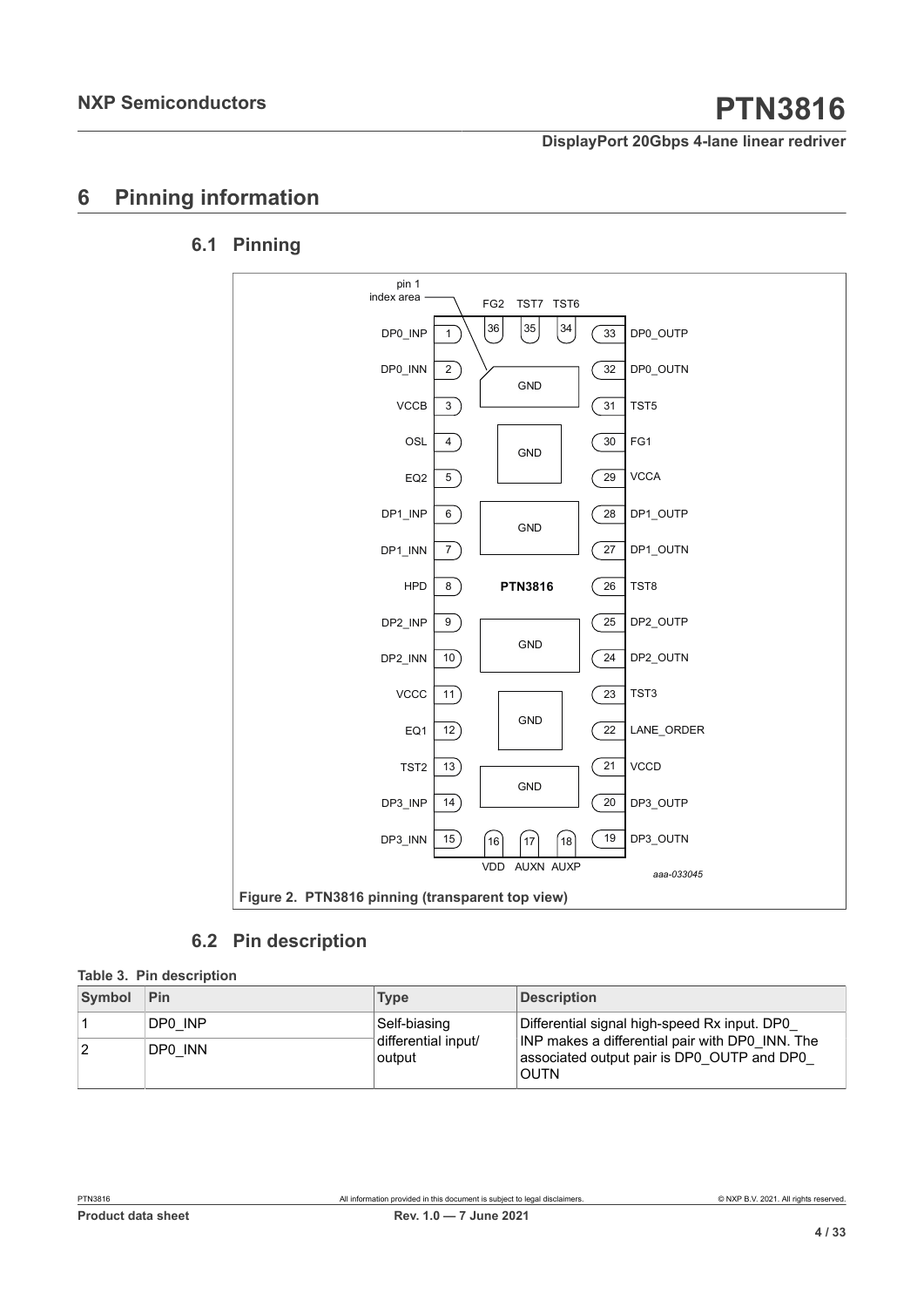| Symbol | Pin              | <b>Type</b>                   | <b>Description</b>                                                                                                                                      |  |  |
|--------|------------------|-------------------------------|---------------------------------------------------------------------------------------------------------------------------------------------------------|--|--|
| 29     | <b>VCCA</b>      | Power pins for high-          | These dedicated power pins for high-speed                                                                                                               |  |  |
| 3      | <b>VCCB</b>      | speed paths                   | differential pairs provide good signal integrity and<br>noise isolation.                                                                                |  |  |
| 11     | <b>VCCC</b>      |                               |                                                                                                                                                         |  |  |
| 21     | <b>VCCD</b>      |                               |                                                                                                                                                         |  |  |
| 4      | OSL              | Ternary control input         | Ternary input for controlling output swing linearity<br>(-1 dB compression point) of the line driver. Please<br>refer to Section 7.3 for details.       |  |  |
| 12     | EQ1              | Ternary control inputs        | EQ1 and EQ2 are Receive equalization peaking                                                                                                            |  |  |
| 5      | EQ <sub>2</sub>  |                               | gain setting pins of the chip. Please refer to<br>Section 7.3 for details.                                                                              |  |  |
| 6      | DP1_INP          | Self-biasing                  | Differential signal from high-speed RX path. DP1                                                                                                        |  |  |
| 7      | DP1 INN          | differential input            | INP makes a differential pair with DP1_INN. The<br>associated TX output pair is DP1_OUTP and DP1_<br><b>OUTN</b>                                        |  |  |
| 8      | <b>HPD</b>       | CMOS control input            | This pin is connected to Hot Plug Detect signal of<br>DisplayPort interface and it controls whether the IC<br>is in Deep power saving mode or otherwise |  |  |
| 9      | DP2_INP          | Self-biasing                  | Differential signal from high-speed RX path. DP2                                                                                                        |  |  |
| 10     | DP2_INN          | differential input            | INP makes a differential pair with DP2_INN. The<br>associated output pair is DP2_OUTP and DP2_<br><b>OUTN</b>                                           |  |  |
| 13     | TST <sub>2</sub> | Reserved Test pin             | This pin is connected to GND in the application                                                                                                         |  |  |
| 14     | DP3_INP          | Self-biasing                  | Differential signal high-speed Rx input. DP3_                                                                                                           |  |  |
| 15     | DP3 INN          | differential input/<br>output | INP makes a differential pair with DP3_INN. The<br>associated output pair is DP3_OUTP and DP3_<br>OUTN                                                  |  |  |
| 16     | <b>VDD</b>       | Power                         | 1.8 V Supply for AUX snooping and digital blocks                                                                                                        |  |  |
| 17     | <b>AUXN</b>      | Input                         | AUX channel snooping input                                                                                                                              |  |  |
| 18     | <b>AUXP</b>      |                               |                                                                                                                                                         |  |  |
| 19     | DP3_OUTN         | Self-biasing                  | Differential signal high-speed Rx input. DP3_OUTP                                                                                                       |  |  |
| 20     | DP3 OUTP         | differential input/<br>output | makes a differential pair with DP3_OUTN. The<br>associated output pair is DP3_INP and DP3_INN                                                           |  |  |
| 22     | LANE_ORDER       | <b>CMOS</b> control Input     | This pin is used to control DP lane order control -<br>DP0/1/2/3 or DP3/2/1/0. Refer to Table 7 for more<br>details                                     |  |  |
| 23     | TST3             | Reserved Test pin             | This pin is connected to GND in the application                                                                                                         |  |  |
| 24     | DP2 OUTN         | Self-biasing                  | Differential signal high-speed output. DP2_OUTP                                                                                                         |  |  |
| 25     | DP2_OUTP         | differential output           | makes a differential pair with DP2 OUTN. The<br>associated input pair is DP2_INP and DP2_INN.                                                           |  |  |
| 26     | TST8             | Reserved Test pin             | Reserved for test purpose only. Must be connected<br>to GND in the system application                                                                   |  |  |
| 27     | DP1 OUTN         | Self-biasing                  | Differential signal high-speed output. DP1_OUTP                                                                                                         |  |  |
| 28     | DP1 OUTP         | differential output           | makes a differential pair with DP1 OUTN. The<br>associated input pair is DP1_INP and DP1_INN.                                                           |  |  |

### **Table 3. Pin description***...continued*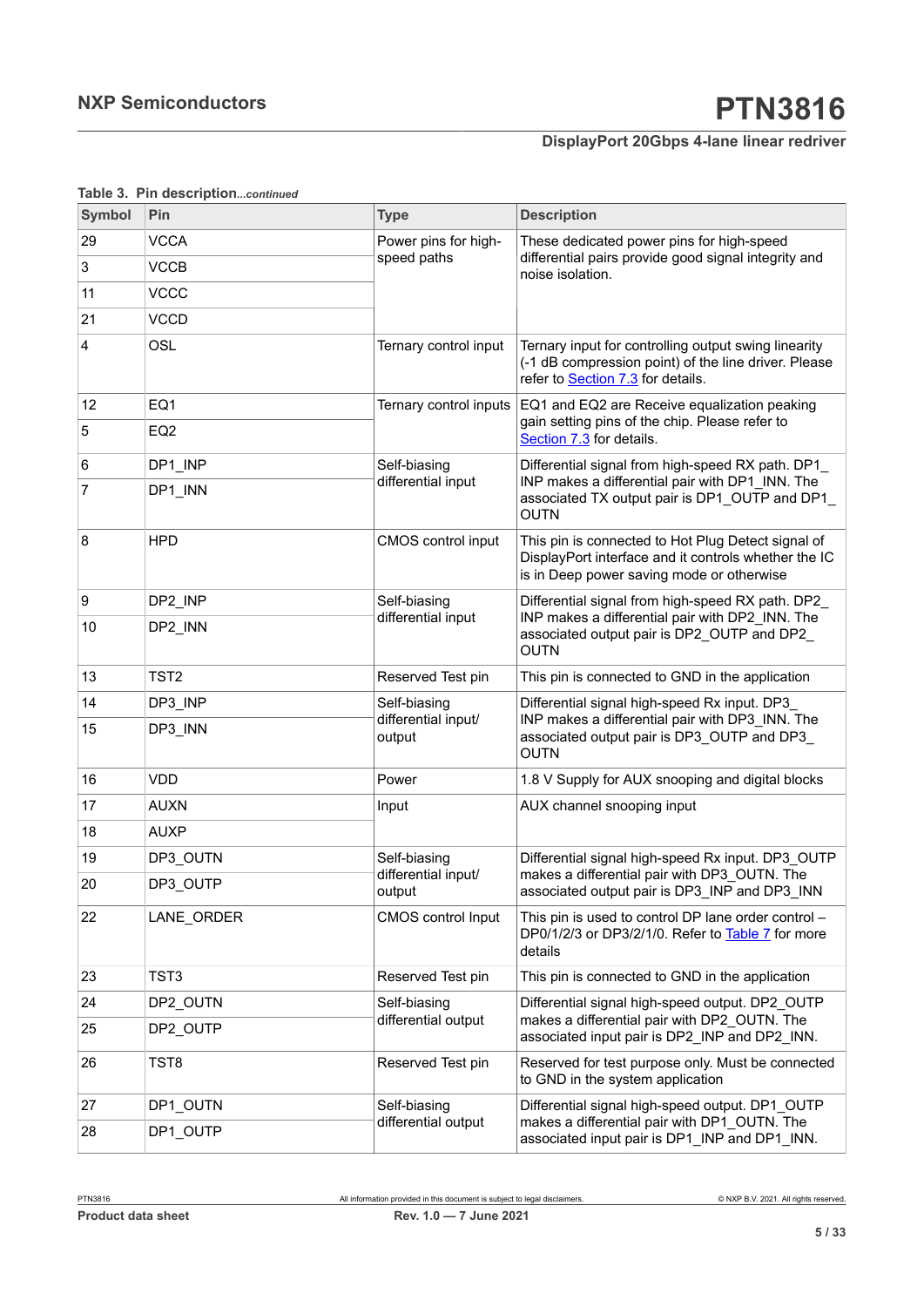| Symbol         | Pin             | <b>Type</b>           | <b>Description</b>                                                                                                |  |
|----------------|-----------------|-----------------------|-------------------------------------------------------------------------------------------------------------------|--|
| 30             | FG1             | Ternary control input | Ternary input for controlling flat gain setting of the<br>output driver. Please refer to Section 7.3 for details. |  |
| 31             | TST5            | Reserved Test pin     | Reserved for test purpose only. Must be connected<br>to GND in the system application                             |  |
| 32             | DP0 OUTN        | Self-biasing          | Differential signal high-speed output. DP0 OUTP                                                                   |  |
| 33             | DP0 OUTP        | differential output   | makes a differential pair with DP0 OUTN. The<br>associated input pair is DP0 INP and DP0 INN.                     |  |
| 34             | TST6            | Reserved Test pins    | This pin is connected to GND in the application                                                                   |  |
| 35             | TST7            |                       |                                                                                                                   |  |
| 36             | FG <sub>2</sub> | Ternary control input | Ternary input for controlling flat gain setting of the<br>output driver. Please refer to Section 7.3 for details. |  |
| Center<br>pads | <b>GND</b>      |                       | These six center pads must be connected to GND<br>plane for both electrical grounding and thermal<br>relief       |  |

#### **Table 3. Pin description***...continued*

## <span id="page-5-0"></span>**7 Functional description**

## **7.1 DisplayPort operation**

<span id="page-5-1"></span>PTN3816 implements signal equalization to compensate for channel ISI loss and it supports DP operation at 1.62 Gbps, 2.7 Gbps, 5.4 Gbps, 8.1 Gbps, 10 Gbps, 13.5 Gbps and 20 Gbps. It provides configurability for receive equalization and output swing linearity control (EQ1, EQ2, OSL, FG1, FG2). It also performs AUX monitoring and decodes select AUX commands. It detects HPD level and determine whether to enter or exit Deep power saving state.

The DP lane count is configured during link training phase based on AUX communication exchanges between DP source and DP sink. PTN3816 uses lane count for configuring its high-speed lanes. It is possible that only a subset of lanes gets selected during DP Link training and the remaining lanes are not active. Depending on the number of lanes selected, PTN3816 is configured to operate with the selected lane count thereby saving power consumption on unused lanes.

The DP source can activate power down via AUX command. DP spec supports two modes – D0 or D3/Low power mode. In D0 mode, the linear redriver data path is active depending on the state of the DP link. In D3 mode, the AUX snooping logic is active while high-speed path is disabled resulting in lower current consumption.

### **7.2 AUX monitoring and configuration**

<span id="page-5-2"></span>PTN3816 monitors DP AUX communication exchanges that occur between DP source and DP sink. It detects AUX communication involving DPCD register controls – count, sleep, wake and configures its operation suitably.

The list of DPCD registers (with only the relevant bit fields) supported are as follows:

- **•** LANE\_COUNT\_SET
- **•** SET POWER
- Other DPCD registers and I<sup>2</sup>C over AUX transactions are not decoded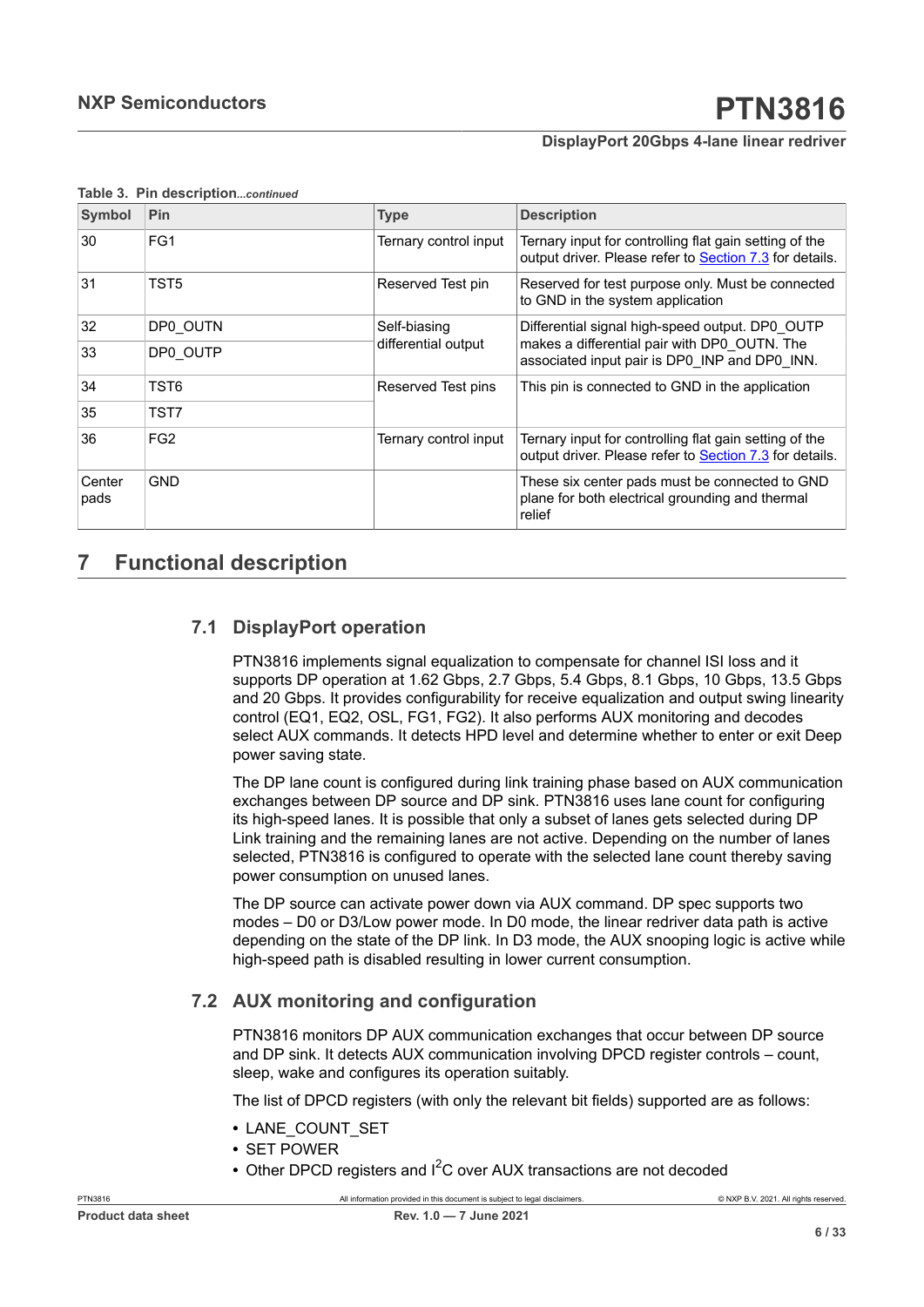When the Lane count is being initialized via AUX command, the acceptable values are 1, 2, and 4. If AUX command tries to set it to 0, PTN3816 ignores it, and continues with the last known legal value.

### **7.3 Redriver control and programmability**

<span id="page-6-1"></span><span id="page-6-0"></span>PTN3816 allows for programming of linear redriver functions – receive equalizer and output swing linearity as shown in [Table](#page-6-1) 4, [Table](#page-6-2) 5 and [Table](#page-7-1) 6 below. In addition, LANE\_ORDER is used to inform the PTN3816 to consider specific lane ordering on its high-speed input and output. It is necessary for the redriver to know the lane ordering given that AUX monitor configures the lanes based on lane-count selection. [Table](#page-7-0) 7 and [Table](#page-7-2) 8 capture HPD control and Lane ordering scheme implemented in PTN3816.

#### **Table 4. EQ[2:1] configuration: Flat gain 0.7 dB**

*Peaking Gain is the equalization gain at specific frequency relative to gain at 100 MHz and for typical Flat Gain (FG) value of 0.7 dB*

| EQ <sub>2</sub> | EQ1         | <b>Unit</b> | <b>Gain at</b><br><b>100 MHz</b> | $0.81$ GHz | 1.35 GHz | $2.7$ GHz | 4.05 GHz | 6.75 GHz | 8 GHz | <b>10 GHz</b> |
|-----------------|-------------|-------------|----------------------------------|------------|----------|-----------|----------|----------|-------|---------------|
| <b>LOW</b>      | <b>OPEN</b> | dB          | 0.5                              | $-0.2$     | $-0.4$   | $-0.1$    | 0.1      | 1.0      | 1.6   | 2.0           |
| <b>OPEN</b>     | <b>LOW</b>  | dB          | 0.5                              | $-0.1$     | $-0.3$   | 0.1       | 0.4      | 1.5      | 2.3   | 2.8           |
| <b>HIGH</b>     | <b>HIGH</b> | dB          | 0.5                              | 0.1        | 0.0      | 0.7       | 1.3      | 3.0      | 4.1   | 5.4           |
| <b>HIGH</b>     | <b>OPEN</b> | dB          | 0.5                              | 0.6        | 0.5      | 1.6       | 2.6      | 5.1      | 6.6   | 8.4           |
| <b>HIGH</b>     | LOW         | dB          | 0.6                              | 1.1        | 1.3      | 2.8       | 4.2      | 7.5      | 9.3   | 11.6          |
| <b>OPEN</b>     | <b>HIGH</b> | dB          | 0.6                              | 1.7        | 2.0      | 4.0       | 5.7      | 9.7      | 11.7  | 14.2          |
| <b>LOW</b>      | <b>HIGH</b> | dB          | 0.6                              | 2.4        | 2.8      | 5.3       | 7.4      | 11.9     | 14.2  | 16.8          |
| <b>OPEN</b>     | <b>OPEN</b> | dB          | 0.7                              | 2.9        | 3.7      | 6.2       | 8.6      | 13.6     | 15.9  | 18.4          |
| LOW             | <b>LOW</b>  | dB          | 0.7                              | 2.9        | 3.7      | 6.2       | 8.6      | 13.6     | 16.0  | 18.4          |

#### <span id="page-6-2"></span>**Table 5. EQ[2:1] configuration: Flat gain -0.7 dB**

*Peaking Gain is the equalization gain at specific frequency relative to gain at 100 MHz and for typical Flat Gain (FG) value of -0.7 dB*

| EQ <sub>2</sub> | EQ1         | <b>Unit</b> | Gain at<br><b>100 MHz</b> | $0.81$ GHz | 1.35 GHz | <b>2.7 GHz</b> | 4.05 GHz | 6.75 GHz | 8 GHz | <b>10 GHz</b> |
|-----------------|-------------|-------------|---------------------------|------------|----------|----------------|----------|----------|-------|---------------|
| <b>LOW</b>      | <b>OPEN</b> | dB          | $-1.1$                    | $-0.1$     | $-0.2$   | 0.6            | 1.3      | 2.6      | 3.4   | 3.8           |
| <b>OPEN</b>     | LOW         | dB          | $-1.1$                    | 0.0        | $-0.1$   | 0.8            | 1.6      | 3.1      | 4.0   | 4.6           |
| <b>HIGH</b>     | <b>HIGH</b> | dB          | $-1.1$                    | 0.3        | 0.2      | 1.6            | 2.6      | 4.7      | 5.9   | 7.2           |
| <b>HIGH</b>     | <b>OPEN</b> | dB          | $-1.1$                    | 0.9        | 1.0      | 2.7            | 4.0      | 6.9      | 8.4   | 10.2          |
| <b>HIGH</b>     | LOW         | dB          | $-1.0$                    | 1.6        | 2.0      | 4.0            | 5.8      | 9.3      | 11.1  | 13.3          |
| <b>OPEN</b>     | <b>HIGH</b> | dB          | $-1.0$                    | 2.3        | 2.8      | 5.3            | 7.4      | 11.4     | 13.4  | 15.9          |
| <b>LOW</b>      | <b>HIGH</b> | dB          | $-1.0$                    | 3.1        | 3.8      | 6.7            | 9.1      | 13.6     | 15.8  | 18.4          |
| <b>OPEN</b>     | <b>OPEN</b> | dB          | $-0.9$                    | 3.7        | 4.7      | 7.7            | 10.2     | 15.2     | 17.5  | 20            |
| <b>LOW</b>      | LOW         | dB          | $-0.9$                    | 3.7        | 4.7      | 7.7            | 10.2     | 15.2     | 17.6  | 20            |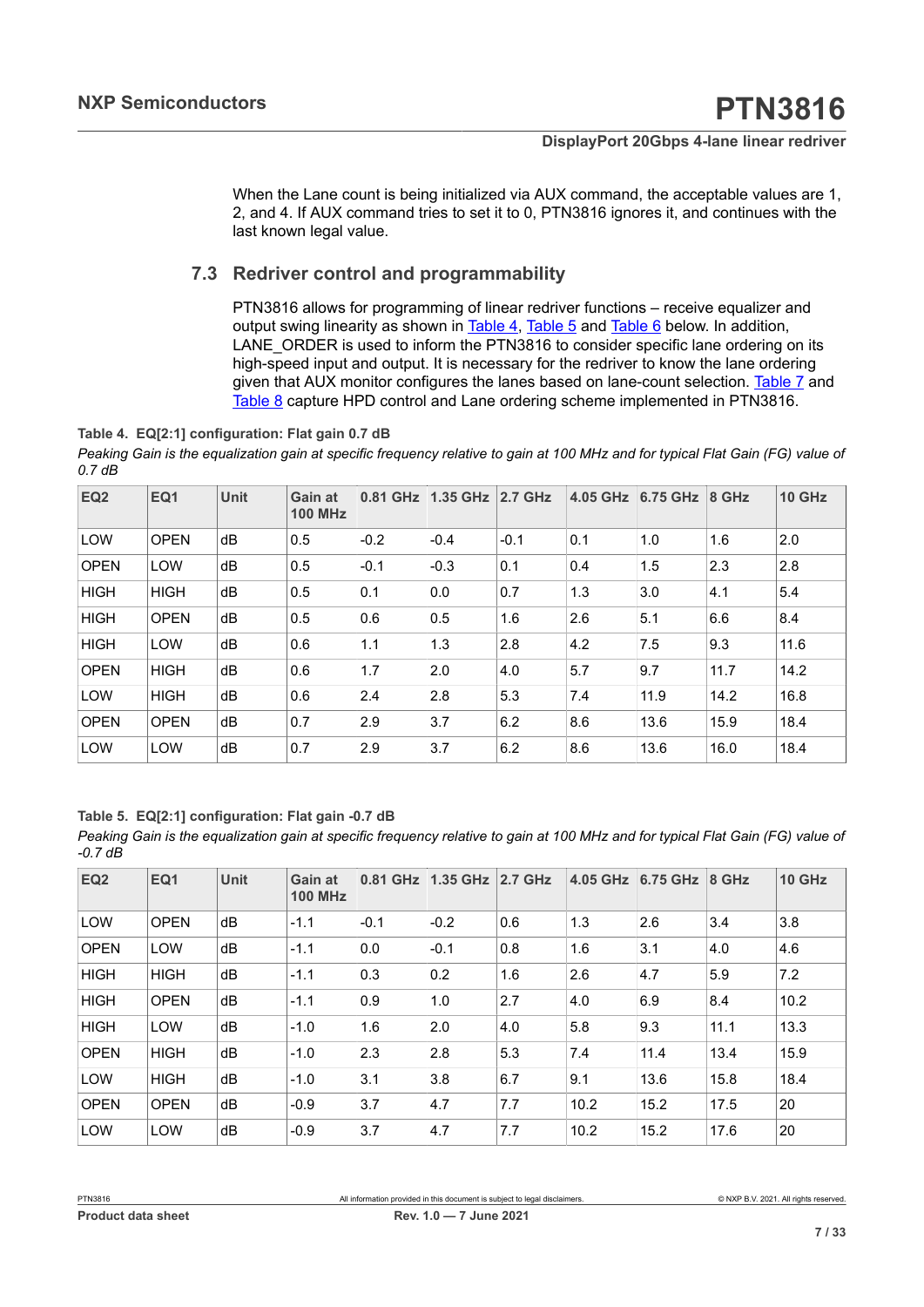<span id="page-7-1"></span>

|  |  | Table 6. OSL configuration |
|--|--|----------------------------|
|--|--|----------------------------|

| OSL  | Line driver output swing linearity (OSL) governing -1 dB<br>compression level |
|------|-------------------------------------------------------------------------------|
| OPEN | 650 mVppd                                                                     |
| LOW  | 800 mVppd                                                                     |
| HIGH | 950 mVppd                                                                     |

#### <span id="page-7-0"></span>**Table 7. Lane ordering configuration**

| <b>LANE_ORDER</b> | PTN3816 High speed<br>Input pins                                                | PTN3816 High speed<br>output pins                                               |
|-------------------|---------------------------------------------------------------------------------|---------------------------------------------------------------------------------|
|                   | Source Lane $O(p) \rightarrow DP0$ INP<br>Source Lane0(n) $\rightarrow$ DP0_INN | DP0 OUTP $\rightarrow$ Sink Lane0(p)<br>DP0 OUTN $\rightarrow$ Sink Lane0(n)    |
|                   | Source Lane1(p) $\rightarrow$ DP1 INP<br>Source Lane1(n) $\rightarrow$ DP1_INN  | DP1 OUTP $\rightarrow$ Sink Lane1(p)<br>DP1 OUTN $\rightarrow$ Sink Lane1(n)    |
|                   | Source Lane2(p) $\rightarrow$ DP2 INP<br>Source Lane2(n) $\rightarrow$ DP2 INN  | DP2 OUTP $\rightarrow$ Sink Lane2(p)<br>DP2 OUTN $\rightarrow$ Sink Lane2(n)    |
| LOW               | Source Lane3(p) $\rightarrow$ DP3 INP<br>Source Lane3(n) $\rightarrow$ DP3 INN  | DP3 OUTP $\rightarrow$ Sink Lane3(p)<br>DP3 OUTN $\rightarrow$ Sink Lane3(n)    |
|                   | Source Lane3(p) $\rightarrow$ DP0 INP<br>Source Lane3(n) $\rightarrow$ DP0 INN  | DP0 OUTP $\rightarrow$ Sink Lane3(p)<br>$DP0_$ OUTN $\rightarrow$ Sink Lane3(n) |
|                   | Source Lane2(p) $\rightarrow$ DP1 INP<br>Source Lane2(n) $\rightarrow$ DP1 INN  | DP1 OUTP $\rightarrow$ Sink Lane2(p)<br>DP1 OUTN $\rightarrow$ Sink Lane2(n)    |
|                   | Source Lane1(p) $\rightarrow$ DP2 INP<br>Source Lane1(n) $\rightarrow$ DP2 INN  | DP2 OUTP $\rightarrow$ Sink Lane1(p)<br>DP2 OUTN $\rightarrow$ Sink Lane1(n)    |
| HIGH              | Source Lane0(p) $\rightarrow$ DP3 INP<br>Source Lane0(n) $\rightarrow$ DP3 INN  | DP3 OUTP $\rightarrow$ Sink Lane0(p)<br>DP3_OUTN $\rightarrow$ Sink Lane0(n)    |

#### <span id="page-7-2"></span>**Table 8. HPD configuration**

<span id="page-7-3"></span>

| <b>HPD</b> | <b>PTN3816 device state</b>                                                     |
|------------|---------------------------------------------------------------------------------|
| LOW        | Deep power saving state                                                         |
| HIGH       | Operational mode (D3 or D0 mode depending on AUX command or high-speed traffic) |

#### **Table 9. Flat gain configuration**

| FG <sub>2</sub> | FG1         |                   | Flat gain (dB) of individual DP lanes                                      |        |                                       |  |  |  |
|-----------------|-------------|-------------------|----------------------------------------------------------------------------|--------|---------------------------------------|--|--|--|
|                 |             | Lane <sub>3</sub> | Lane 2                                                                     | Lane 1 | Lane 0                                |  |  |  |
| LOW             | LOW         | 0.7               | 0.7                                                                        | 0.7    | 0.7                                   |  |  |  |
| LOW             | <b>OPEN</b> | 0.7               | 0.7                                                                        | 0.7    | $-0.7$                                |  |  |  |
| LOW             | <b>HIGH</b> | 0.7               | 0.7                                                                        | $-0.7$ | 0.7                                   |  |  |  |
| <b>OPEN</b>     | LOW         | 0.7               | 0.7                                                                        | $-0.7$ | $-0.7$                                |  |  |  |
| <b>OPEN</b>     | <b>OPEN</b> | 0.7               | $-0.7$                                                                     | 0.7    | 0.7                                   |  |  |  |
| PTN3816         |             |                   | All information provided in this document is subject to legal disclaimers. |        | C NXP B.V. 2021. All rights reserved. |  |  |  |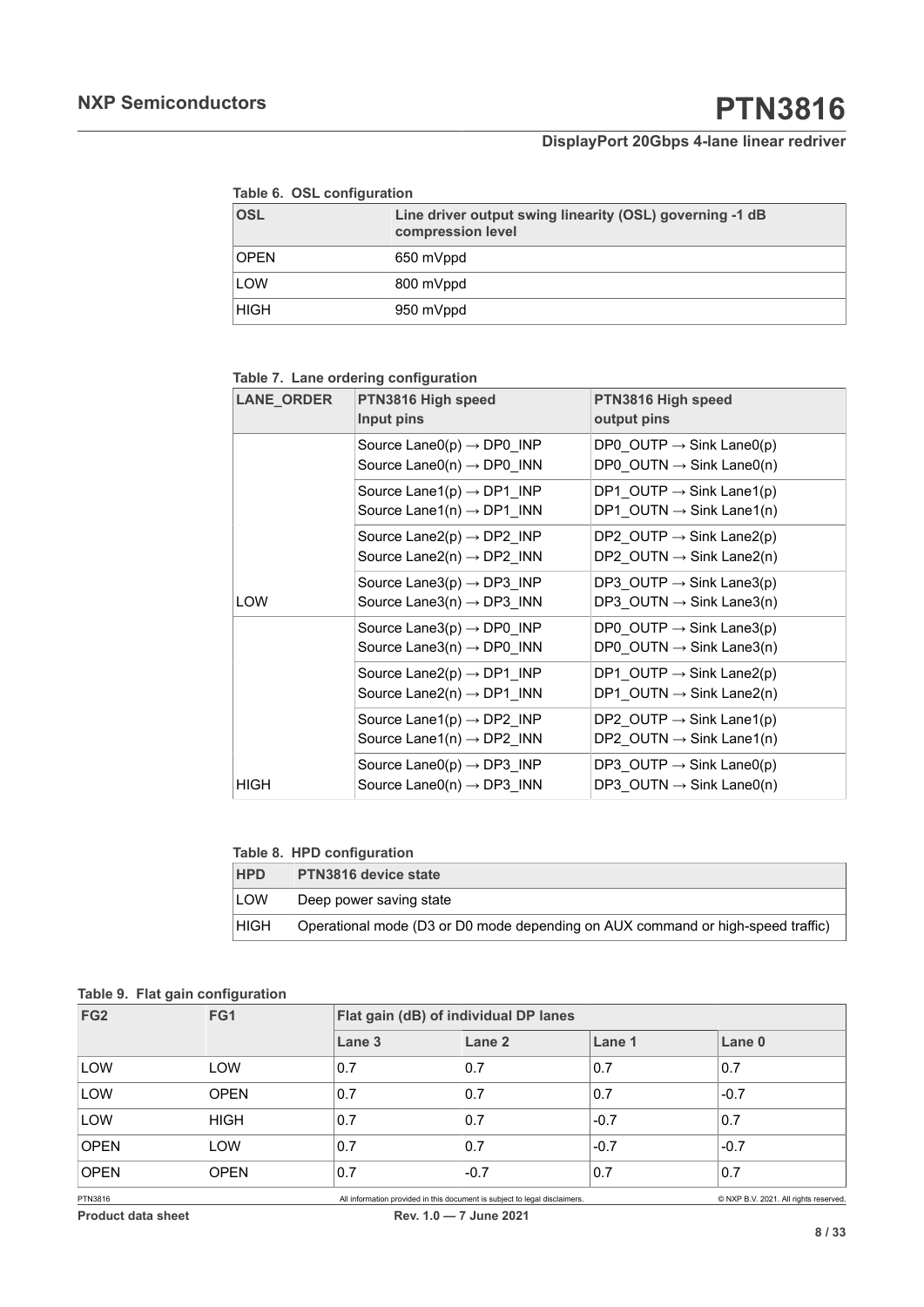| FG <sub>2</sub> | FG1         | Flat gain (dB) of individual DP lanes |        |        |        |  |  |  |
|-----------------|-------------|---------------------------------------|--------|--------|--------|--|--|--|
|                 |             | Lane 3                                | Lane 2 | Lane 1 | Lane 0 |  |  |  |
| <b>OPEN</b>     | <b>HIGH</b> | 0.7                                   | $-0.7$ | $-0.7$ | 0.7    |  |  |  |
| <b>HIGH</b>     | LOW         | $-0.7$                                | 0.7    | 0.7    | 0.7    |  |  |  |
| <b>HIGH</b>     | <b>OPEN</b> | $-0.7$                                | $-0.7$ | 0.7    | 0.7    |  |  |  |
| <b>HIGH</b>     | <b>HIGH</b> | $-0.7$                                | $-0.7$ | $-0.7$ | $-0.7$ |  |  |  |

#### **Table 9. Flat gain configuration***...continued*

## **7.4 Control flow**

<span id="page-8-1"></span>The HPD pin of PTN3816 overrides all other control inputs/signals. This input pin can be changed dynamically at any time based on Source-sink connectivity status. After POR, PTN3816 checks the HPD pin. If it is LOW, PTN3816 defaults to Deep power saving state and if it is HIGH, the device goes into normal operating mode (and held in D3 mode) waiting for AUX communication or DP high speed traffic. The signal detector at high speed input determines whether the DP signal crosses the LoS threshold level. The AUX communication exchanged between DP source and sink is monitored by PTN3816 and the mode change (D3←→D0) is affected accordingly.

The configuration pins – EQ1, EQ2, FG1, FG2 and OSL can be changed dynamically at any time.

In deep power saving state, PTN3816 line drivers and input receive paths are terminated to ground with hi-ohmic resistors.

<span id="page-8-0"></span>

The HPD signal is debounced for 100 ms (min) for HIGH to LOW transitions. With this, when HPD goes LOW due to display sink disconnect will trigger PTN3816 to transition to Deep power saving state. The IRQ\_HPD event (≤2 ms duration) does not impact the operational state of PTN3816.

## **7.5 Signal detectors**

<span id="page-8-2"></span>PTN3816 implements Loss of (High-speed) Signal detector aka LOS detector (LoS threshold of 45 mVppd typ) – this function is meant to detect the presence of highspeed signaling at the high-speed input pins. Based on LOS detector output, PTN3816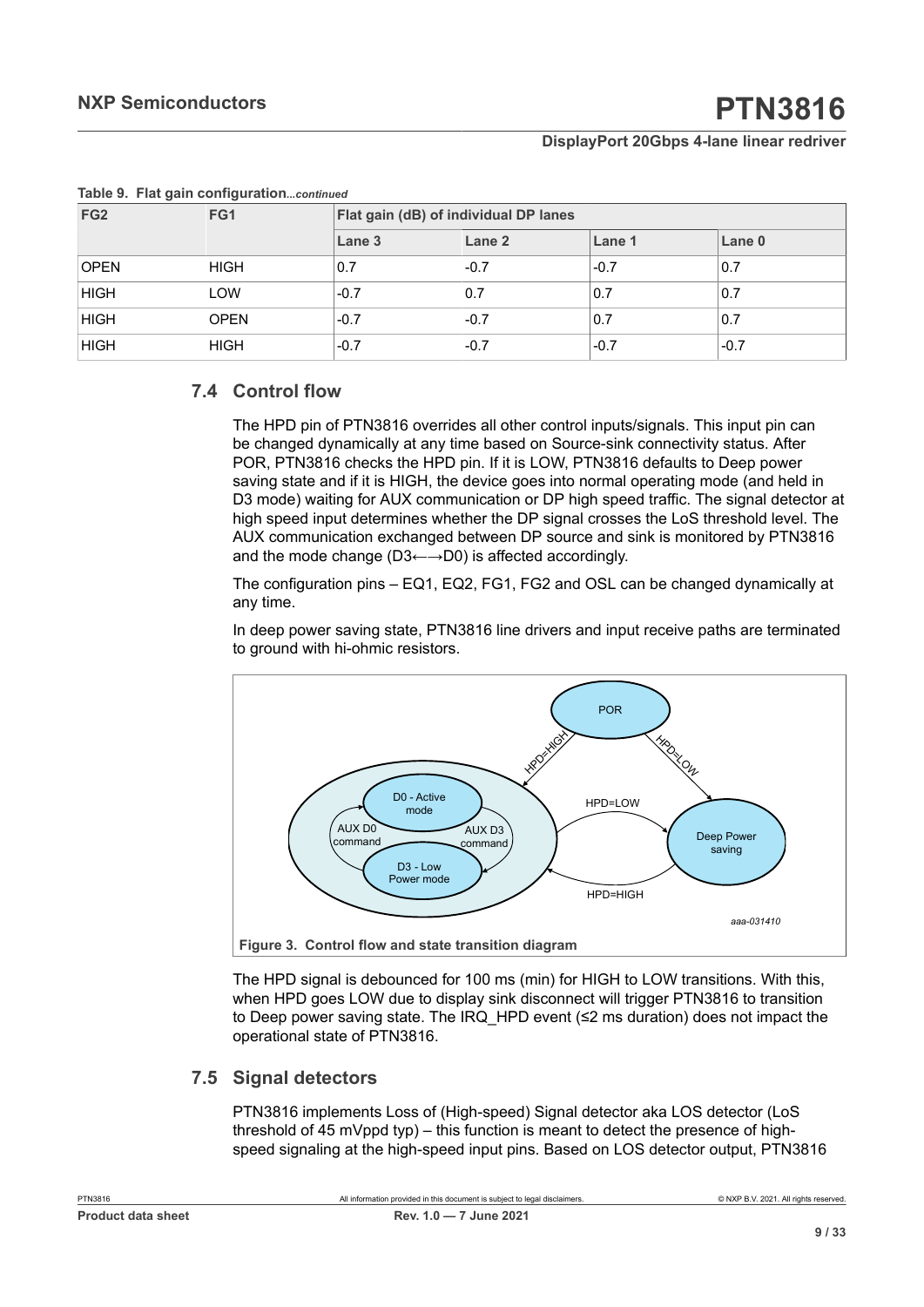implements power management to optimizes current consumption under DP (D0 vs D3) mode and especially under electrical Idle conditions.

## **7.6 Application scenarios**

<span id="page-9-1"></span>PTN3816 can be used in different system applications – source side DP redriver, sink side DP redriver or as a DP redriver in a dongle/dock as shown in  $Figure 4$  and  $Figure 5$ below.

<span id="page-9-0"></span>

[Figure 4](#page-9-0) shows PTN3816 usage in DP source side application. In this configuration, upstream side of PTN3816 is connected to host processor and downstream side is connected to DP receptacle.

PTN3816 controls can be configured in the platform to suit the application needs.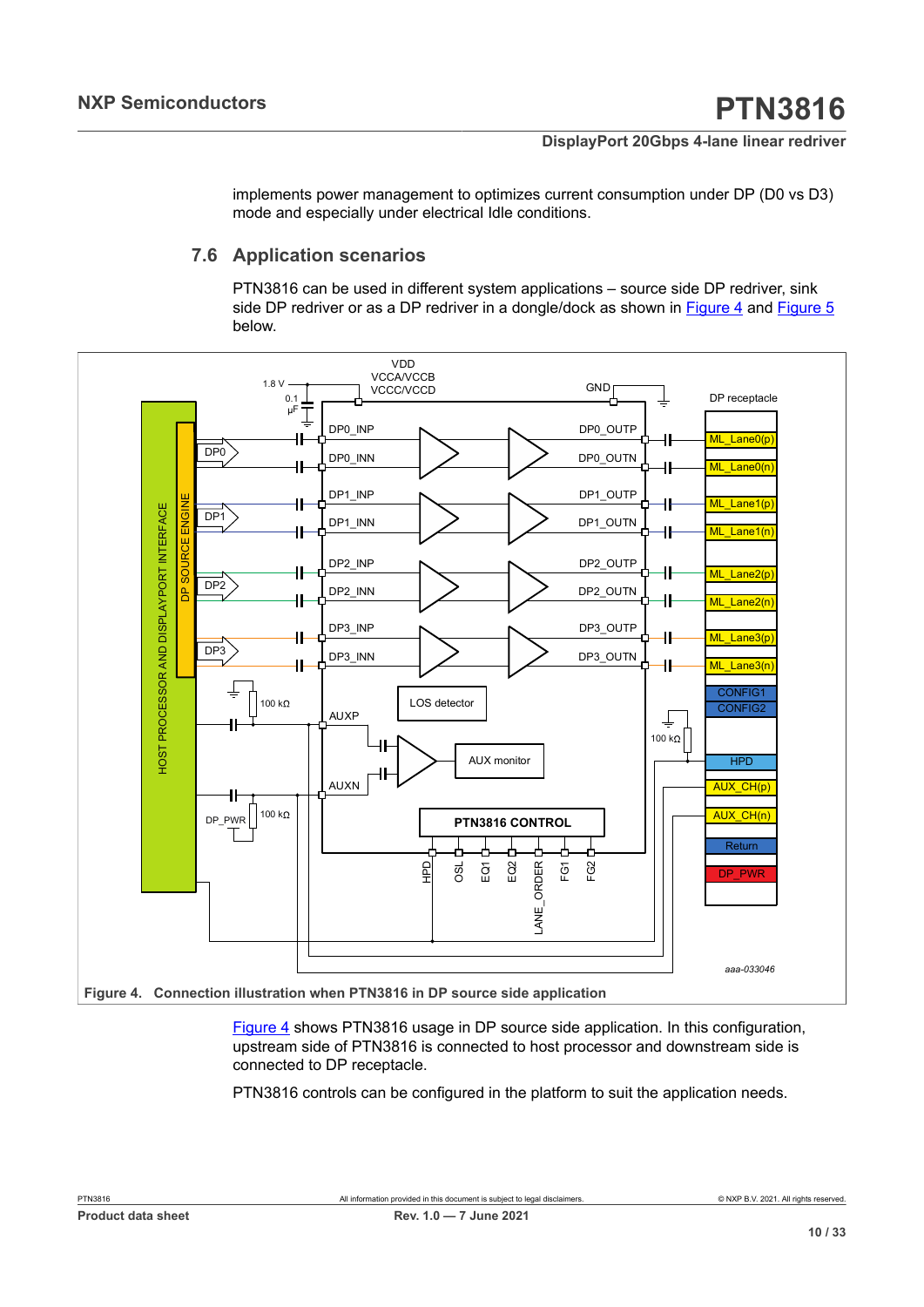<span id="page-10-0"></span>

**Figure 5.  Connection illustration when PTN3816 in DP Sink side application**

[Figure 5](#page-10-0) shows PTN3816 being used in DP sink side application. In this configuration, downstream side of PTN3816 is connected to device processor while the upstream side is connected to DP receptacle.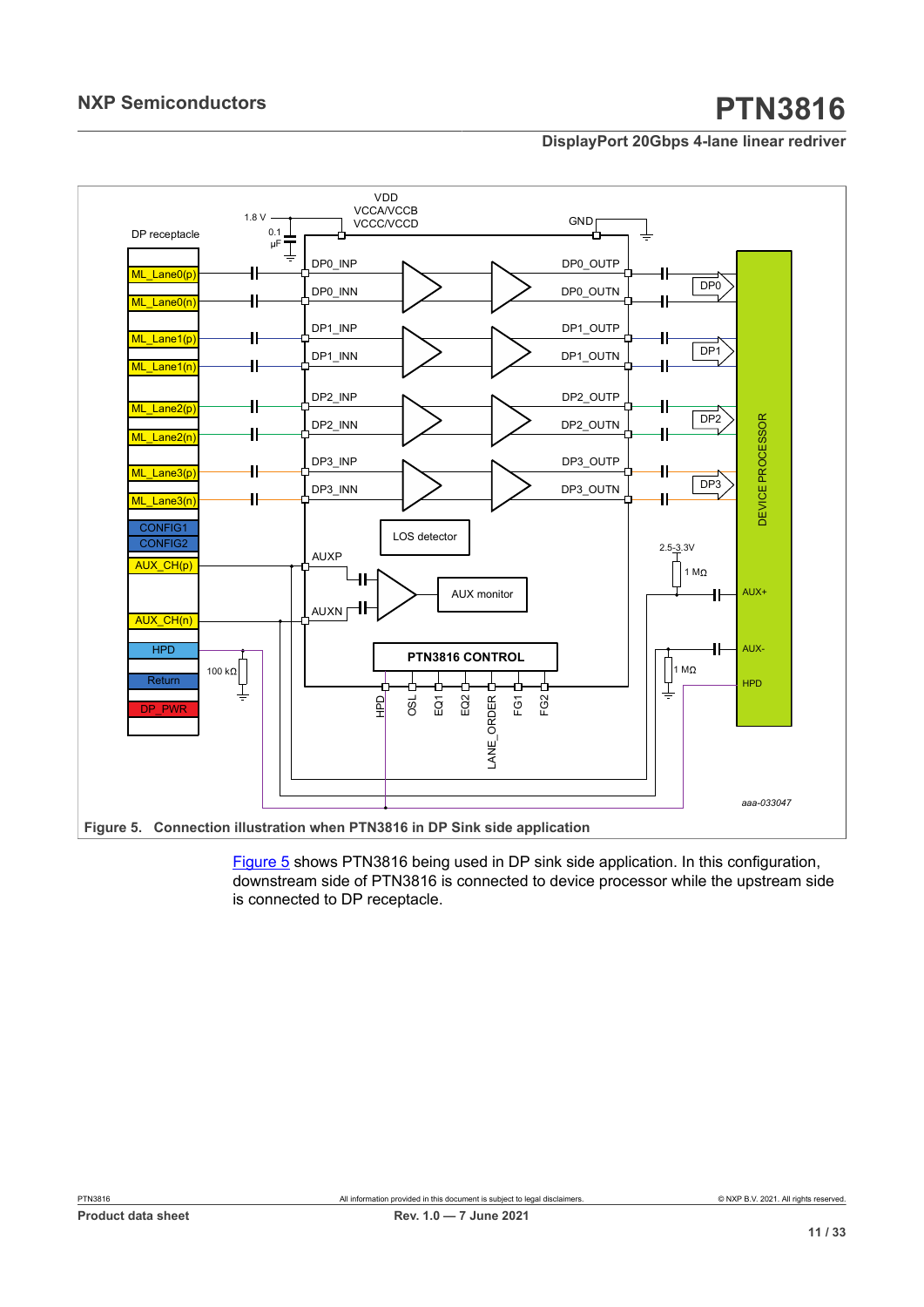## <span id="page-11-4"></span><span id="page-11-1"></span><span id="page-11-0"></span>**8 Limiting values**

<span id="page-11-3"></span><span id="page-11-2"></span>Stresses beyond those listed under absolute maximum ratings may cause permanent damage to the device. These are stress ratings only and functional operation of the device at these or any conditions beyond those indicated under recommended operating conditions is not implied. Exposure to absolute-maximum-rated conditions for extended periods may affect device reliability.

#### **Table 10. Limiting values**

| In accordance with the Absolute Maximum Rating System (IEC 60134). |  |  |  |
|--------------------------------------------------------------------|--|--|--|
|                                                                    |  |  |  |

| <b>Symbol</b>                 | <b>Parameter</b>                                                    | <b>Conditions</b>                                                                               | Min    | <b>Typ</b>     | <b>Max</b>     | <b>Unit</b>   | <b>Unique Identifier</b> |
|-------------------------------|---------------------------------------------------------------------|-------------------------------------------------------------------------------------------------|--------|----------------|----------------|---------------|--------------------------|
| $V_{DD}^{[1]}$                | Supply voltage                                                      | 1.8 V digital supply<br>voltage                                                                 | $-0.5$ |                | $+2.2$         | $\vee$        | LTC-VOL-PRIO1-001        |
| $V_{CCXX}$ <sup>[1]</sup>     | Supply voltage<br>for high-speed<br>channels                        | VCCA, VCCB, VCCC,<br><b>VCCD</b>                                                                | $-0.5$ |                | $+2.2$         | $\vee$        | LTC-VOL-PRIO1-002        |
| V <sub>1</sub> <sup>[1]</sup> | Input voltage                                                       | EQ1, EQ2, FG1, FG2,<br>OSL, HPD, LANE<br>ORDER, AUXP/N pins                                     | $-0.5$ |                | $+3.6$         | $\vee$        | LTC-VOL-PRIO1-005        |
|                               |                                                                     | High-speed pins                                                                                 | $-0.5$ | $\overline{a}$ | $+2.5$         | $\vee$        | LTC-VOL-PRIO1-006        |
| $T_{\text{stg}}$              | Storage<br>temperature                                              |                                                                                                 | $-65$  | $\overline{a}$ | 150            | $^{\circ}C$   | LTC-TMP-PRIO1-007        |
| $V_{esd}$                     | Electro Static<br>Discharge                                         | HBM <sup>[2]</sup> for High-speed<br>and AUX pins                                               | 1500   |                |                | $\vee$        | LTC-VOL-PRIO1-008        |
|                               |                                                                     | HBM for other control<br>pins                                                                   | 1500   |                |                | $\vee$        | LTC-VOL-PRIO1-009        |
|                               |                                                                     | CDM <sup>[3]</sup> for High-speed<br>and AUX pins                                               | 1000   | $\overline{a}$ |                | $\vee$        | LTC-VOL-PRIO1-010        |
|                               |                                                                     | CDM for other control<br>pins                                                                   | 1000   | $\overline{a}$ |                | $\vee$        | LTC-VOL-PRIO1-011        |
| $R_{th(j-a)}$                 | Thermal<br>resistance<br>from junction<br>to ambient<br>environment | JEDEC still air test<br>environment                                                             |        | 40.6           |                | $\degree$ C/W | LTC-RES-PRIO2-012        |
| $R_{th(j-c)}$                 | Thermal<br>resistance<br>from junction<br>to case                   |                                                                                                 |        | 16.8           |                | $\degree$ C/W | LTC-RES-PRIO2-013        |
| $R_{th(j-b)}$                 | Thermal<br>resistance<br>from junction<br>to board                  | FR4 PCB material<br>and with center<br>pad soldered with<br>recommended solder<br>pad structure |        | 19.7           | $\overline{a}$ | $\degree$ C/W | LTC-RES-PRIO2-014        |

[1] All voltage values, except differential voltages, are with respect to network ground terminal.

[2] Human Body Model: ANSI/EOS/ESD-S5.1-1994, standard for ESD sensitivity testing, Human Body Model – Component level; Electrostatic Discharge Association, Rome, NY, USA.

[3] Charged Device Model: ANSI/EOS/ESD-S5.3-1-1999, standard for ESD sensitivity testing, Charged Device Model – Component level; Electrostatic Discharge Association, Rome, NY, USA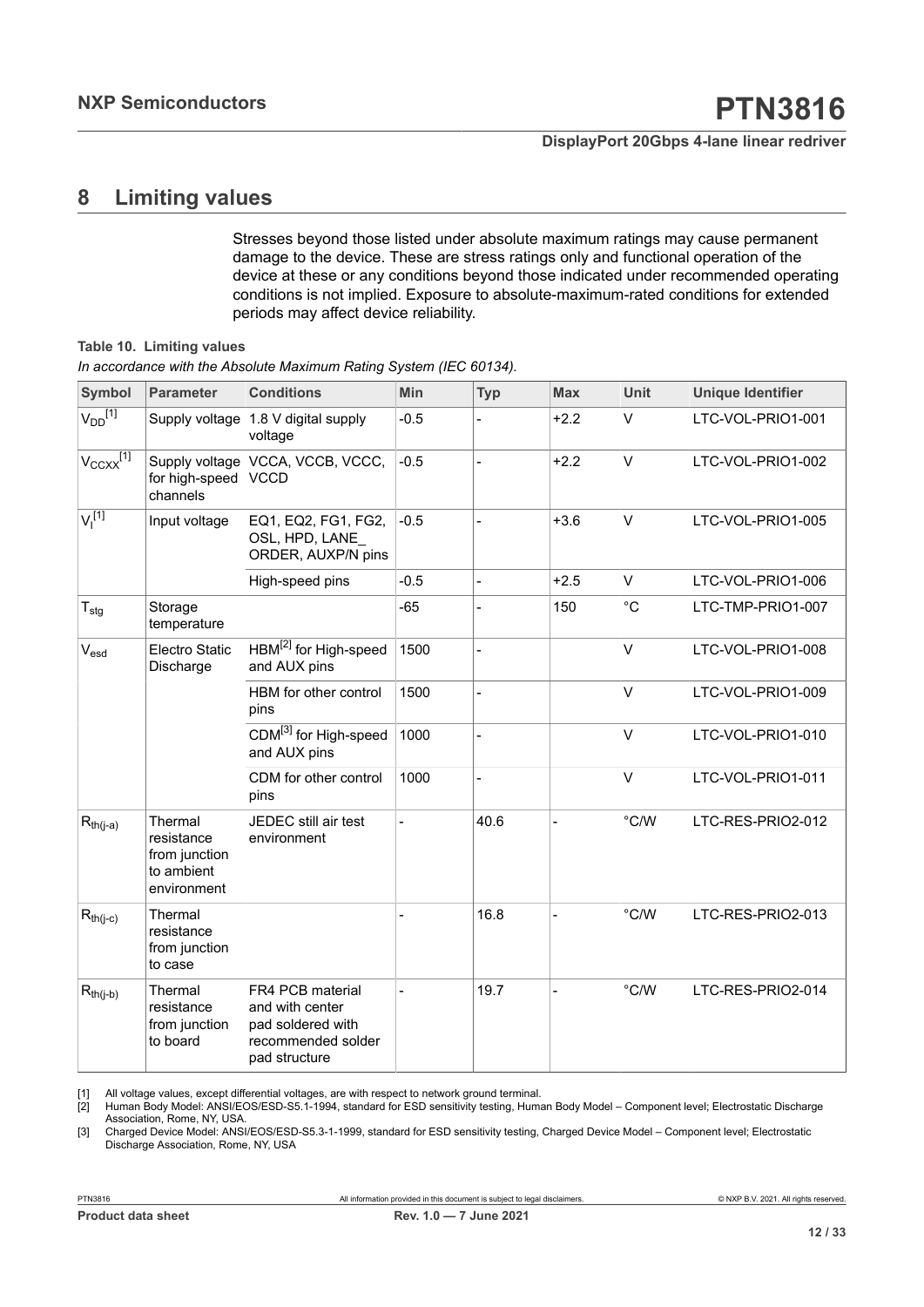## <span id="page-12-1"></span>**9 Recommended operating conditions**

<span id="page-12-0"></span>Over operating free-air temperature range (unless otherwise noted). Typical values are specified for 1.8 V and 25 °C operating temperature.

| <b>Symbol</b>    | <b>Parameter</b>                                     | <b>Conditions</b>                                                 | Min    | <b>Typ</b> | <b>Max</b>    | <b>Unit</b>  | <b>Unique Identifier</b> |
|------------------|------------------------------------------------------|-------------------------------------------------------------------|--------|------------|---------------|--------------|--------------------------|
| $V_{DD}$         | Supply voltage   VDD pin<br>for digital<br>circuitry |                                                                   | 1.7    | 1.8        | 1.9           | $\vee$       | ROC-VOL-PRIO1-001        |
| $V_{\rm CC}$     | for high-speed<br>lanes                              | Supply voltage   VCCA, VCCB, VCCC<br>and VCCD pins                | 1.7    | 1.8        | 1.9           | V            | ROC-VOL-PRIO1-002        |
| $V_1$            | Input voltage                                        | EQ1, EQ2, OSL,<br>AUXP/N, LANE<br>ORDER, HPD, FG1<br>and FG2 pins | $-0.3$ |            | 3.6           | v            | ROC-VOL-PRIO1-003        |
|                  |                                                      | High-speed Data pins                                              | $-0.3$ |            | $V_{CC}$ +0.3 | V            | ROC-VOL-PRIO1-005        |
| l <sub>amb</sub> | Ambient<br>temperature                               | Operating in free air                                             | $-20$  |            | 85            | $^{\circ}$ C | ROC-TMP-PRIO1-008        |

#### **Table 11. Operating conditions**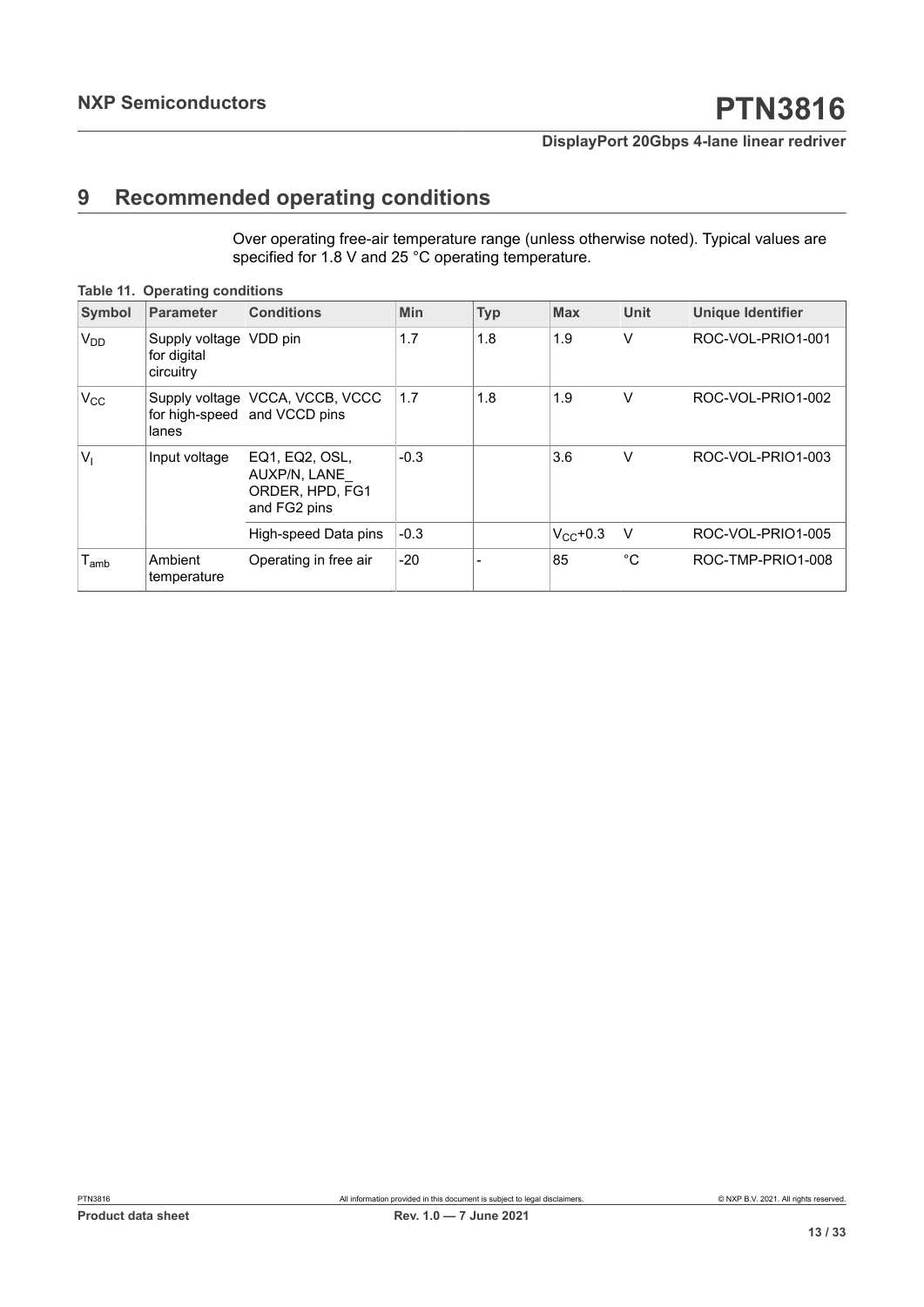## <span id="page-13-1"></span>**10 Characteristics**

## <span id="page-13-2"></span><span id="page-13-0"></span>**10.1 Device characteristics**

| Symbol                       | <b>Parameter</b>                                                                                                                                                                                             | <b>Conditions</b>                                                                                                                                                                                                             | Min | <b>Typ</b> | <b>Max</b> | <b>Unit</b> | <b>Unique Identifier</b> |
|------------------------------|--------------------------------------------------------------------------------------------------------------------------------------------------------------------------------------------------------------|-------------------------------------------------------------------------------------------------------------------------------------------------------------------------------------------------------------------------------|-----|------------|------------|-------------|--------------------------|
| $V_{GND_VCC}$<br>noise       | DUT only and No<br>Noise voltage from DUT<br>(50 Hz to 1 MHz)<br>bypass cap during<br>testing<br>GND noise/bounce with<br>Test recommendations:<br>$V_{CC}$ as the reference<br>point<br>Battery powered DUT |                                                                                                                                                                                                                               |     | 18         |            | mVpp        | DEV-VOL-PRIO2-001        |
|                              | Noise voltage<br>(1 MHz to 10 MHz)                                                                                                                                                                           | with $V_{CCX}$ pin as the<br>reference power plan<br>and measure the GND                                                                                                                                                      |     | 18         |            | mVpp        | DEV-VOL-PRIO2-002        |
|                              | Noise voltage<br>(10 MHz to 5 GHz)                                                                                                                                                                           | pin ground bounce;<br>measured by power rail<br>probe                                                                                                                                                                         |     |            | 10         | mVpp        | DEV-VOL-PRIO1-003        |
| <b>CMRR</b>                  | Common Mode<br><b>Rejection Ratio</b><br>$\Delta$ (Vcm,rx)/ $\Delta$ (Vout_diff)                                                                                                                             | 10 MHz to 1 GHz                                                                                                                                                                                                               |     | 30         |            | dB          | DEV-DB-PRIO2-004         |
| <b>PSRR</b>                  | Power Supply Rejection<br>Ratio<br>$\Delta$ (VCC)/ $\Delta$ (Vout_diff)                                                                                                                                      | 10 MHz to 200 MHz                                                                                                                                                                                                             |     | 41         |            | dB          | DEV-DB-PRIO2-005         |
| t <sub>Startup</sub>         | Start-up time                                                                                                                                                                                                | Between supply voltage<br>exceeding 1.4 V and<br>sampling of EQ1/EQ2/<br>OSL/FG1/FG2 pin                                                                                                                                      |     |            | 3          | ms          | DEV-TIM-PRIO1-006        |
| $t_{\text{rcfg}}$            | Reconfiguration time                                                                                                                                                                                         | Any channel<br>configuration pin change<br>(from one setting to<br>another setting) to<br>specified operating<br>characteristics. Device<br>is supplied with valid<br>supply voltage. This<br>includes control pin<br>changes |     |            | 50         | $\mu s$     | DEV-TIM-PRIO1-009        |
| t <sub>hold-port</sub>       | Hold time for data on<br>the control pins after<br>VDD ramps up                                                                                                                                              | hold time for determining $ 2.5$<br>channel control changes                                                                                                                                                                   |     | 3          |            | ms          | DEV-TIM-PRIO1-015        |
| $t_{HPD(EN-)}$<br>DIS)       | Disable time to turn<br>off high speed data<br>channels when HPD<br>goes LOW                                                                                                                                 | Applicable when HPD<br>is getting deasserted<br>(HIGH to LOW<br>transition).                                                                                                                                                  | 95  | 100        | 105        | ms          | DEV-TIM-PRIO1-066        |
| t <sub>HPD(DIS-</sub><br>EN) | Enable time to turn on<br>the high speed data<br>channels when HPD<br>goes HIGH                                                                                                                              | Applicable when HPD is<br>getting asserted (LOW<br>to HIGH transition).                                                                                                                                                       | 8   | 10         | 25         | $\mu s$     | DEV-TIM-PRIO1-067        |
| t <sub>PD</sub>              | <b>Differential Propagation</b><br>Delay                                                                                                                                                                     | Differential propagation<br>delay between 50 %<br>level at input and output<br>of High-speed pins                                                                                                                             |     | 70         | 90         | ps          | DEV-TIM-PRIO1-011        |

### **Table 12. Device characteristics**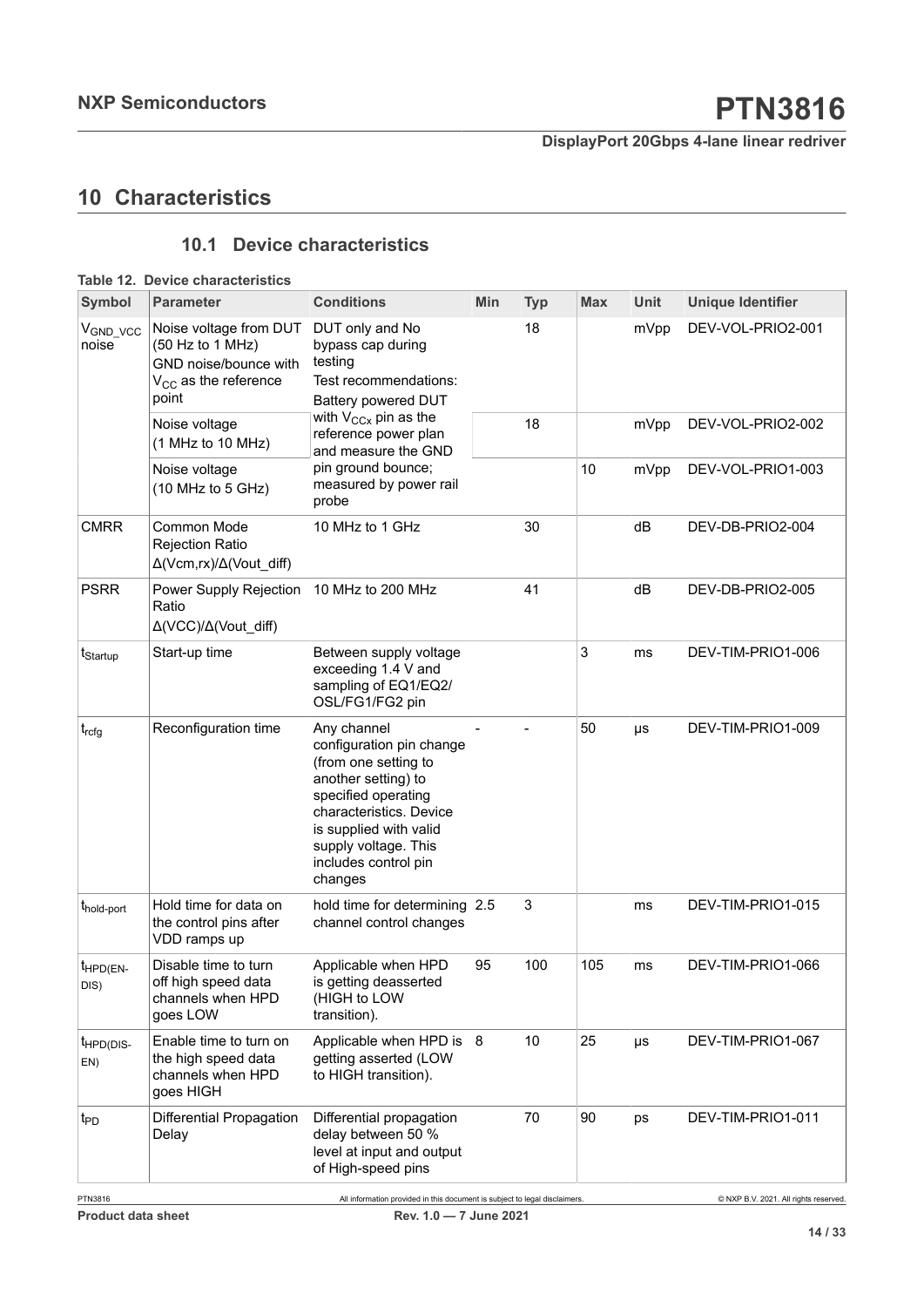| Symbol                  | <b>Parameter</b>                                                                                                                            | <b>Conditions</b>                                                               | Min    | <b>Typ</b> | <b>Max</b> | <b>Unit</b> | <b>Unique Identifier</b> |
|-------------------------|---------------------------------------------------------------------------------------------------------------------------------------------|---------------------------------------------------------------------------------|--------|------------|------------|-------------|--------------------------|
| Gp                      | Peaking gain                                                                                                                                | 10 GHz                                                                          |        | 20         |            | dB          | DEV-DB-PRIO2-016         |
|                         | (compensation at<br>10 GHz, 5 GHz and                                                                                                       | 5 GHz                                                                           |        | 12.1       |            | dB          | DEV-DB-PRIO1-017         |
|                         | 4.05 GHz, relative<br>to gain at 100 MHz;<br>sinusoidal input of<br>100 mVppd);<br>EQ2 = No connect,<br>$EQ1 = No connect,$<br>$FGx = HIGH$ | 4.05 GHz                                                                        |        | 10.2       |            | dB          | DEV-DB-PRIO1-018         |
| Gp,var                  | Peaking gain variation<br>over Gp at 10 GHz                                                                                                 |                                                                                 | $-2.3$ |            | $+2.3$     | dB          | DEV-DB-PRIO2-019         |
| OSL <sub>100M</sub>     | -1 dB compression                                                                                                                           | $OSL = No$ connect                                                              |        | 650        |            | mVppd       | DEV-VOL-PRIO2-024        |
|                         | point of output swing at<br><b>100 MHz</b>                                                                                                  | OSL = LOW                                                                       |        | 800        |            | mVppd       | DEV-VOL-PRIO2-025        |
|                         |                                                                                                                                             | OSL = HIGH                                                                      |        | 950        |            | mVppd       | DEV-VOL-PRIO2-026        |
| $OSL_{4G}$              | -1 dB compression                                                                                                                           | $OSL = No$ connect                                                              |        | 650        |            | mVppd       | DEV-VOL-PRIO2-070        |
|                         | point of output swing at<br>4.05 GHz                                                                                                        | $OSL = LOW$                                                                     |        | 800        |            | mVppd       | DEV-VOL-PRIO2-071        |
|                         |                                                                                                                                             | OSL = HIGH                                                                      |        | 950        |            | mVppd       | DEV-VOL-PRIO2-072        |
| $OSL_{10G}$             | -1 dB compression                                                                                                                           | OSL = No connect                                                                |        | 650        |            | mVppd       | DEV-VOL-PRIO2-032        |
|                         | point of output swing at<br>10 GHz                                                                                                          | OSL = LOW                                                                       |        | 800        |            | mVppd       | DEV-VOL-PRIO2-033        |
|                         |                                                                                                                                             | OSL = HIGH                                                                      |        | 950        |            | mVppd       | DEV-VOL-PRIO2-034        |
| $V_{\text{noise\_in}}$  | Input referred noise                                                                                                                        | 100 MHz to 15 GHz;<br>Peaking gain of 10.2 dB<br>at 10 GHz and OSL<br>950 mVppd |        | 0.8        |            | $mV_{rms}$  | DEV-VOL-PRIO2-035        |
|                         |                                                                                                                                             | 100 MHz to 15 GHz;<br>Peaking gain of 17.3 dB<br>at 10 GHz and OSL<br>950 mVppd |        | 1          |            | $mV_{rms}$  | DEV-VOL-PRIO2-036        |
| $V_{\text{noise\_out}}$ | Output referred noise                                                                                                                       | 100 MHz to 15 GHz;<br>Peaking gain of 10.2 dB<br>at 10 GHz and OSL<br>950 mVppd |        | 2.0        |            | $mV_{rms}$  | DEV-VOL-PRIO2-037        |
|                         |                                                                                                                                             | 100 MHz to 15 GHz;<br>Peaking gain of 17.3 dB<br>at 10 GHz and OSL<br>950 mVppd |        | 2.0        |            | $mV_{rms}$  | DEV-VOL-PRIO2-038        |
| VLOS                    | Loss of Signal detector<br>threshold level                                                                                                  | Applicable to high speed<br>lanes                                               |        | 45         |            | mVppd       | DEV-VOL-PRIO2-042        |
| l <sub>DD</sub>         | Supply current<br>All 4 DP lanes are active   at 950 mVppd                                                                                  | -1 dB compression point                                                         |        | 250        | 270        | mA          | DEV-CUR-PRIO1-044        |
|                         |                                                                                                                                             | -1 dB compression point<br>at 800 mVppd                                         |        | 225        | 260        | mA          | DEV-CUR-PRIO1-045        |
|                         |                                                                                                                                             | -1 dB compression point<br>at 650 mVppd                                         |        | 200        | 240        | mA          | DEV-CUR-PRIO1-046        |

#### **Table 12. Device characteristics***...continued*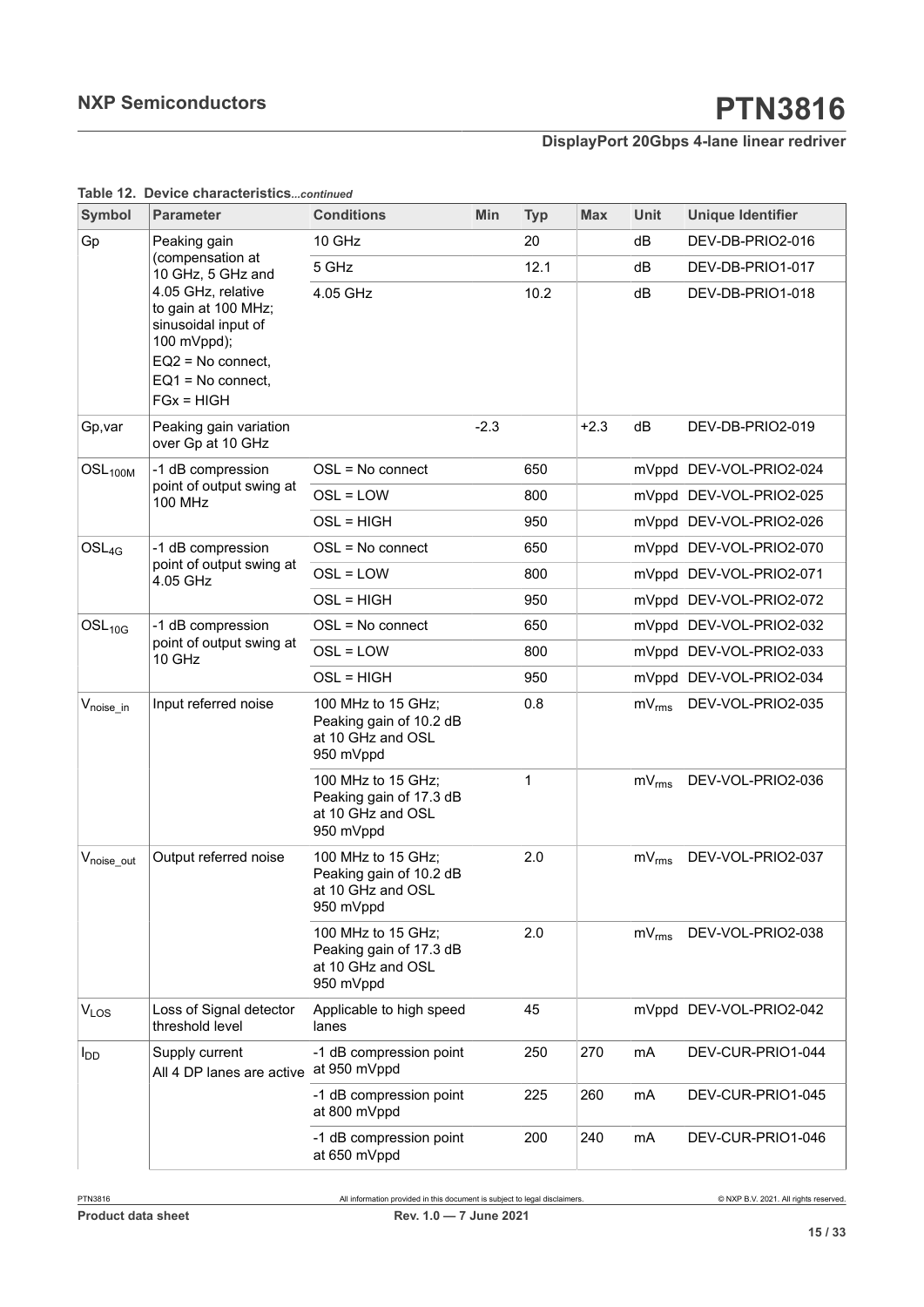| Symbol                | <b>Parameter</b>                                                                        | <b>Conditions</b>                       | <b>Min</b> | <b>Typ</b> | <b>Max</b> | <b>Unit</b> | <b>Unique Identifier</b> |
|-----------------------|-----------------------------------------------------------------------------------------|-----------------------------------------|------------|------------|------------|-------------|--------------------------|
|                       | Supply current<br>2 DP lanes are active                                                 | -1 dB compression point<br>at 950 mVppd |            | 125        | 140        | mA          | DEV-CUR-PRIO1-048        |
|                       |                                                                                         | -1 dB compression point<br>at 800 mVppd |            | 110        | 130        | mA          | DEV-CUR-PRIO1-049        |
|                       |                                                                                         | -1 dB compression point<br>at 650 mVppd |            | 115        | 120        | mA          | DEV-CUR-PRIO1-050        |
|                       | Supply current<br>1 DP lane is active                                                   | -1 dB compression point<br>at 950 mVppd |            | 62         | 75         | mA          | DEV-CUR-PRIO1-052        |
|                       |                                                                                         | -1 dB compression point<br>at 800 mVppd |            | 57         | 70         | mA          | DEV-CUR-PRIO1-053        |
|                       |                                                                                         | -1 dB compression point<br>at 650 mVppd |            | 52         | 65         | mA          | DEV-CUR-PRIO1-054        |
|                       | Supply current                                                                          | Power saving mode (DP<br>D3 mode)       |            | 3.2        |            | mA          | DEV-CUR-PRIO2-059        |
|                       |                                                                                         | Deep Power-saving<br>state (HPD = LOW)  |            | 10         |            | μA          | DEV-CUR-PRIO2-060        |
| $X$ tak <sub>oo</sub> | Far end crosstalk<br>between two output<br>drivers (between any<br>two DP lane outputs) | Applies at 10 GHz                       |            | $-34$      |            | dB          | DEV-DB-PRIO2-065         |

#### **Table 12. Device characteristics***...continued*

### *Note: For DisplayPort interface, One lane means one differential pair/channel*

<span id="page-15-0"></span>

**Figure 6. Noise test configuration**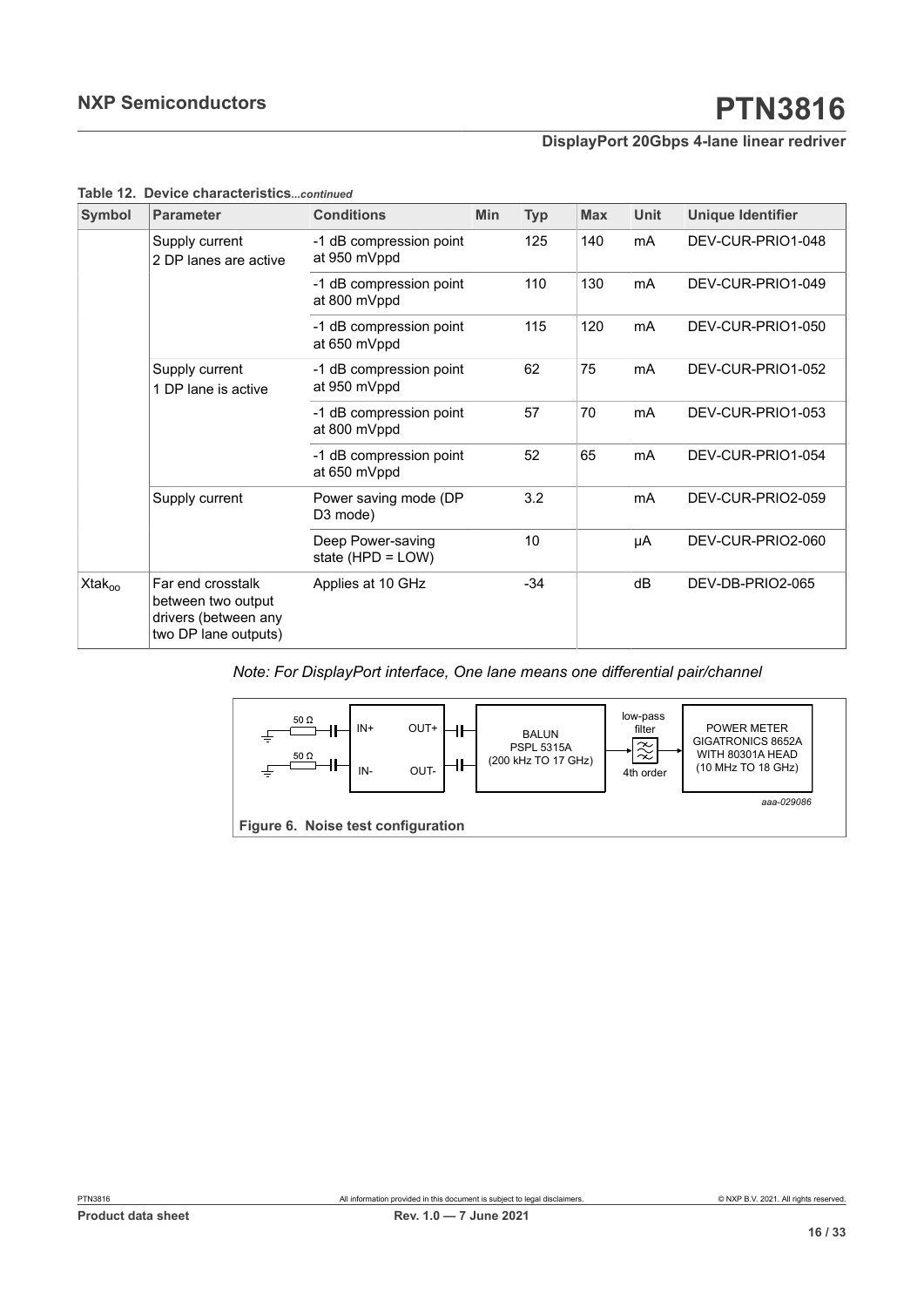## <span id="page-16-1"></span><span id="page-16-0"></span>**10.2 Input AC/DC characteristics**

|  |  | Table 13. Input AC/DC characteristics |
|--|--|---------------------------------------|
|--|--|---------------------------------------|

| <b>Symbol</b>                      | <b>Parameter</b>                                                                          | <b>Conditions</b>                                                                                          | Min    | <b>Typ</b> | <b>Max</b> | <b>Unit</b> | <b>Unique Identifier</b> |
|------------------------------------|-------------------------------------------------------------------------------------------|------------------------------------------------------------------------------------------------------------|--------|------------|------------|-------------|--------------------------|
| $C_{\text{ac\_coupling}}$          | AC coupling<br>capacitance                                                                | Applicable for high<br>speed input pins                                                                    | 75     |            | 265        | nF          | INC-CAP-PRIO1-001        |
| ${\mathsf T}_{\mathsf{Discharge}}$ | Discharge time                                                                            |                                                                                                            |        |            | 250        | ms          | INC-TIM-PRIO1-003        |
| $R_{in-DC}$                        | Input DC common<br>mode impedance                                                         |                                                                                                            | 21     |            | 34         | Ω           | INC-RES-PRIO1-004        |
| $V_{RX-CM-AC}$<br>PP               | RX AC common<br>mode voltage                                                              | A single tone injection at<br>120 MHz is a stress test                                                     |        |            | 300        | mVpp        | INC-VOL-PRIO1-005        |
|                                    | tolerance                                                                                 | A single tone injection<br>at 400 MHz is another<br>stress test                                            |        |            | 100        | mVpp        | INC-VOL-PRIO1-006        |
| $R_{IN-DIFF-DC}$                   | <b>DC</b> Differential<br>Impedance                                                       |                                                                                                            | 90     |            | 131        | Ω           | INC-RES-PRIO1-007        |
| $V_{IP-DC-CM}$                     | DC biasing/common<br>mode voltage                                                         | Biasing on high speed<br>input pins                                                                        |        | 1.8        |            | V           | INC-VOL-PRIO2-008        |
| V <sub>RX-DIFF-PP</sub>            | DisplayPort Input<br>voltage (peak to<br>peak differential<br>signal)                     | At high speed input pins                                                                                   | 45     |            | 1400       |             | mVppd INC-VOL-PRIO1-013  |
| $V_{voltage_\_}$<br>jump           | Maximum voltage<br>jump on input pin<br>side measured<br>before AC coupling<br>capacitors | Applicable during<br>power-on/power-off,<br>transition from low<br>power to active state<br>and vice versa | $-0.3$ |            | 1          | V           | INC-VOL-PRIO1-009        |
| RL <sub>DD11, IN</sub>             | Input differential<br>mode Return Loss                                                    | 100 MHz to 10.3 GHz                                                                                        |        | 15         |            | dВ          | INC-DB-PRIO2-014         |
| $RL_{CC11, IN}$                    | Input common<br>mode Return Loss                                                          | 100 MHz to 10.3 GHz                                                                                        |        | 12         |            | dB          | INC-DB-PRIO2-015         |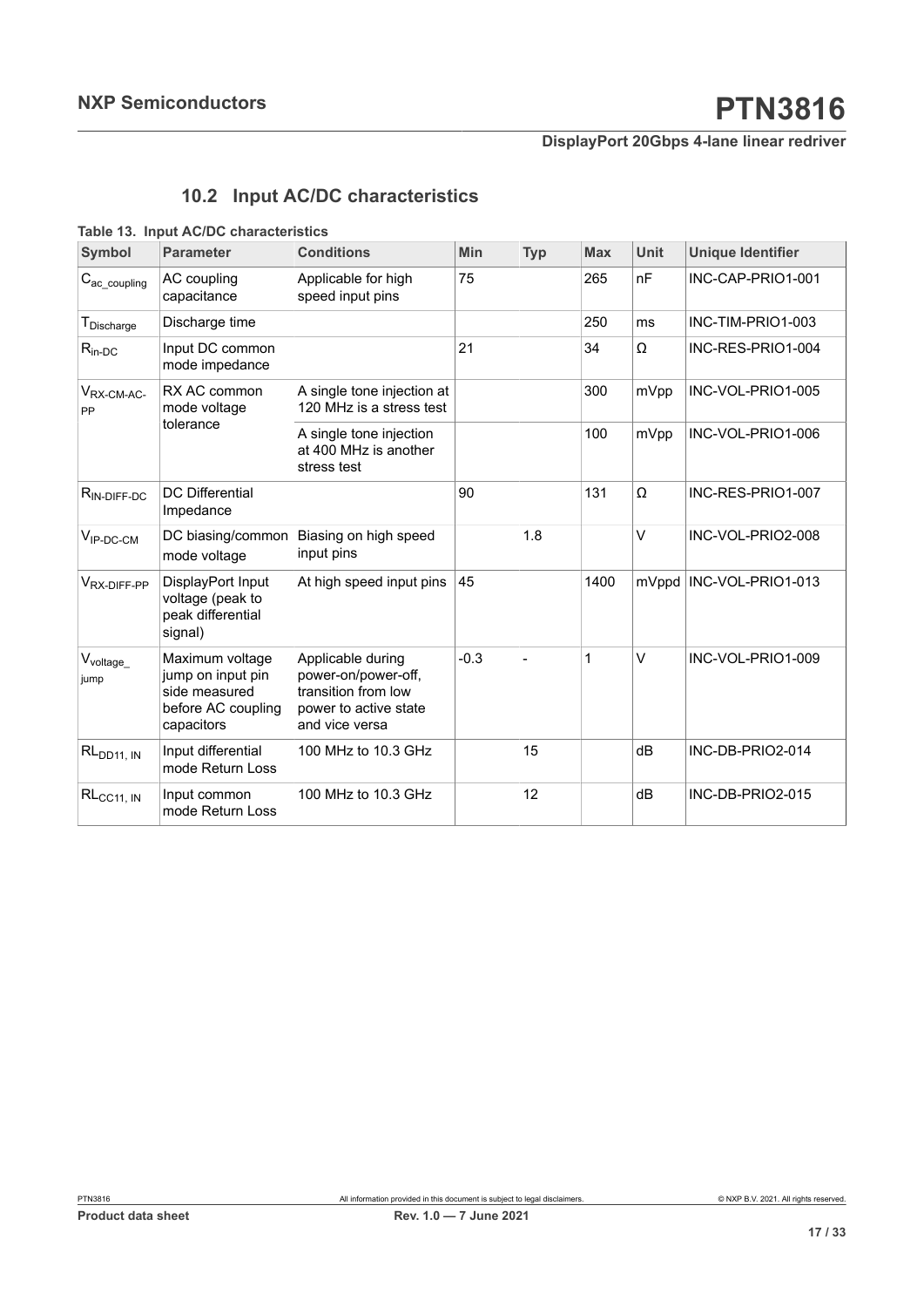## <span id="page-17-1"></span><span id="page-17-0"></span>**10.3 Output AC/DC characteristics**

#### **Table 14. Output AC/DC characteristics**

| <b>Symbol</b>             | <b>Parameter</b>                                                                          | <b>Conditions</b>                                                                                          | Min    | <b>Typ</b> | <b>Max</b>  | <b>Unit</b> | <b>Unique Identifier</b>  |
|---------------------------|-------------------------------------------------------------------------------------------|------------------------------------------------------------------------------------------------------------|--------|------------|-------------|-------------|---------------------------|
| $C_{\text{ac\_coupling}}$ | AC coupling<br>capacitance                                                                | Applicable on high<br>speed output                                                                         | 75     |            | 265         | nF          | OUC-CAP-PRIO1-013         |
| $R_{OP-DC}$               | Output DC common<br>mode Impedance                                                        |                                                                                                            | 21     |            | 34          | Ω           | OUC-RES-PRIO1-001         |
| $R_{OP-DIFF-DC}$          | <b>Output Differential</b><br>Impedance                                                   |                                                                                                            | 89     |            | 131         | Ω           | OUC-RES-PRIO1-002         |
| $V_{OP-DC-CM}$            | DC biasing/common<br>mode voltage on                                                      | -1 dB Compression<br>point at 950 mVppd                                                                    |        | 1.2        |             | $\vee$      | OUC-VOL-PRIO2-003         |
|                           | high speed pins                                                                           | -1 dB Compression<br>point at 800 mVppd                                                                    |        | 1.3        |             | V           | OUC-VOL-PRIO2-004         |
|                           |                                                                                           | -1 dB Compression<br>point at 650 mVppd                                                                    |        | 1.4        |             | V           | OUC-VOL-PRIO2-005         |
| $VTX-CM-AC-$<br>PP ACTIVE | Output AC Common<br>mode output voltage<br>in active state                                | Device input fed with<br>differential signal                                                               |        |            | 20          | mVpp        | OUC-VOL-PRIO1-007         |
| $VTX-IDLE$<br>DIFF-AC-pp  | Output AC<br>differential output<br>voltage                                               | When link is in electrical<br>idle                                                                         |        |            | 10          |             | mVppd   OUC-VOL-PRIO1-008 |
| $V_{voltage}$<br>jump     | Maximum voltage<br>jump on output<br>pin side measured<br>after AC coupling<br>capacitors | Applicable during<br>power-on/power-off,<br>transition from low<br>power to active state<br>and vice versa | $-0.3$ |            | $\mathbf 1$ | $\vee$      | OUC-VOL-PRIO1-009         |
| RL <sub>DD11</sub> , OP   | Output differential<br>mode Return Loss                                                   | 100 MHz to 10.3 GHz                                                                                        |        | 18         |             | dB          | OUC-DB-PRIO2-011          |
| RL <sub>CC11, OP</sub>    | Output common<br>mode Return Loss                                                         | 100 MHz to 10.3 GHz                                                                                        |        | 12         |             | dB          | OUC-DB-PRIO2-012          |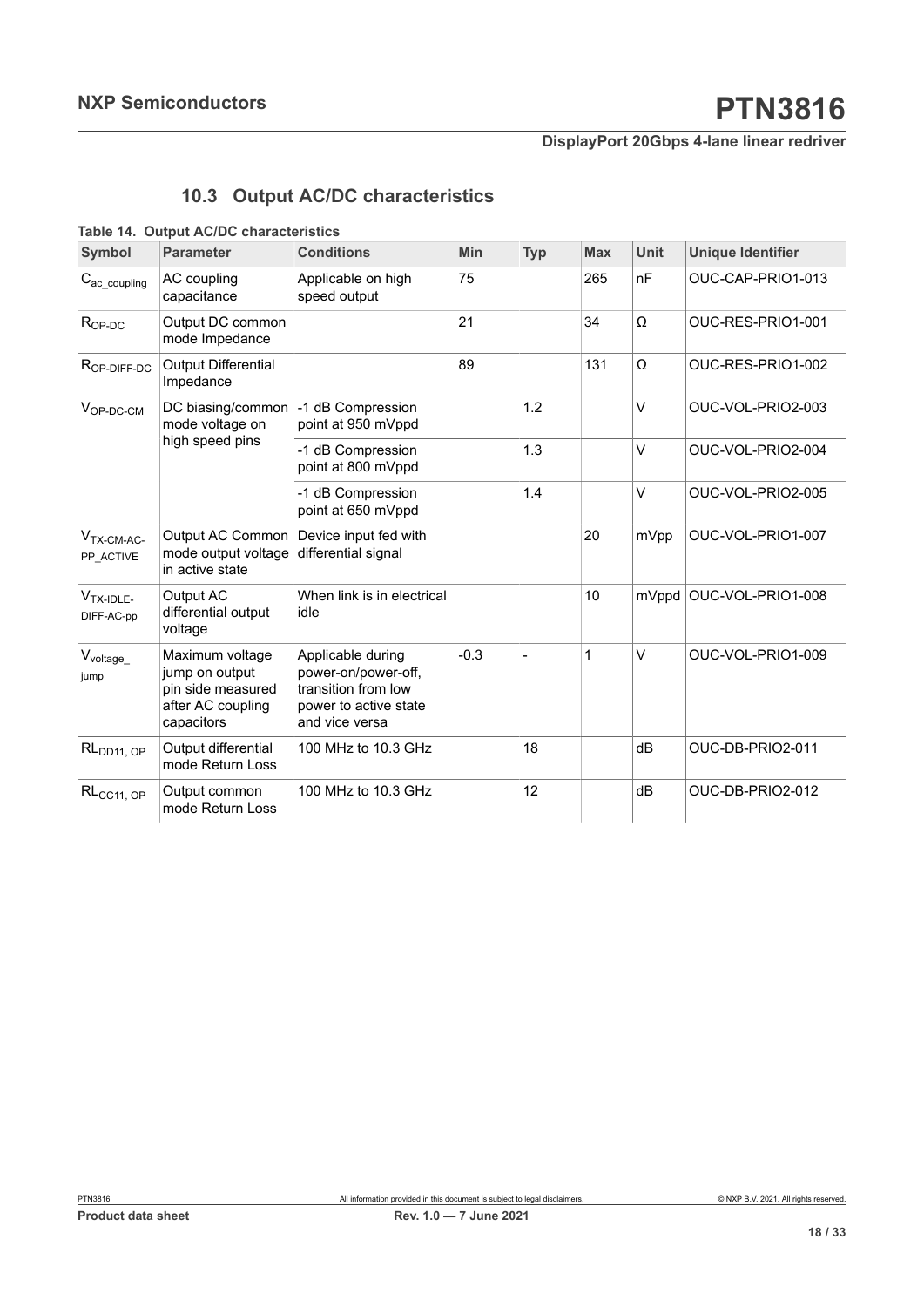## <span id="page-18-1"></span><span id="page-18-0"></span>**10.4 AUX monitor characteristics**

|  |  |  | Table 15. AUX monitor characteristics |
|--|--|--|---------------------------------------|
|--|--|--|---------------------------------------|

| <b>Symbol</b>                   | <b>Parameter</b>                                                  | <b>Conditions</b>                                   | <b>Min</b> | <b>Typ</b> | <b>Max</b> | <b>Unit</b> | <b>Unique Identifier</b> |
|---------------------------------|-------------------------------------------------------------------|-----------------------------------------------------|------------|------------|------------|-------------|--------------------------|
| V <sub>1</sub>                  | <b>Bias Voltage</b><br>at the pin                                 | AUXP/AUXN pins                                      | $\Omega$   |            | 3.6        | $\vee$      | AUX-VOL-PRIO1-001        |
| <b>TAUX</b>                     | AUX bit rate                                                      |                                                     |            | 1          |            | <b>Mbps</b> | AUX-FRQ-PRIO2-002        |
| V <sub>AUX-AC-</sub><br>DIFF-pp | AUX AC<br>differential<br>peak-to-peak                            | <b>AUXP/AUXN pins</b>                               | 0.27       |            | 1.38       | Vppd        | AUX-VOL-PRIO1-003        |
| $I_{\rm IL}$                    | Leakage<br>current at the<br>pin                                  | Pin voltage 3.6 V                                   |            |            | 19         | μA          | AUX-CUR-PRIO1-004        |
| $I_{\text{bck}}$                | <b>Back current</b><br>sunk from pin<br>to powered<br>down supply | $V_{DD}$ = 0 V, Pin voltage<br>$= 3.6 V$            |            |            | 27         | μA          | AUX-CUR-PRIO1-005        |
| $Z_{\text{in}}$                 | <b>AUX</b> monitor<br>differential<br>input<br>impedance          | Over frequency range<br>of interest DC to<br>50 MHz |            | 1          |            | MΩ          | AUX-RES-PRIO2-006        |
| $C_{Aux}$                       | <b>AUX AC</b><br>coupling<br>capacitance                          |                                                     | 75         |            | 200        | nF          | AUX-CAP-PRIO1-007        |

All S-parameter measurements are with respect to 100  $\Omega$  differential impedance reference and 50 Ω single-ended impedance reference.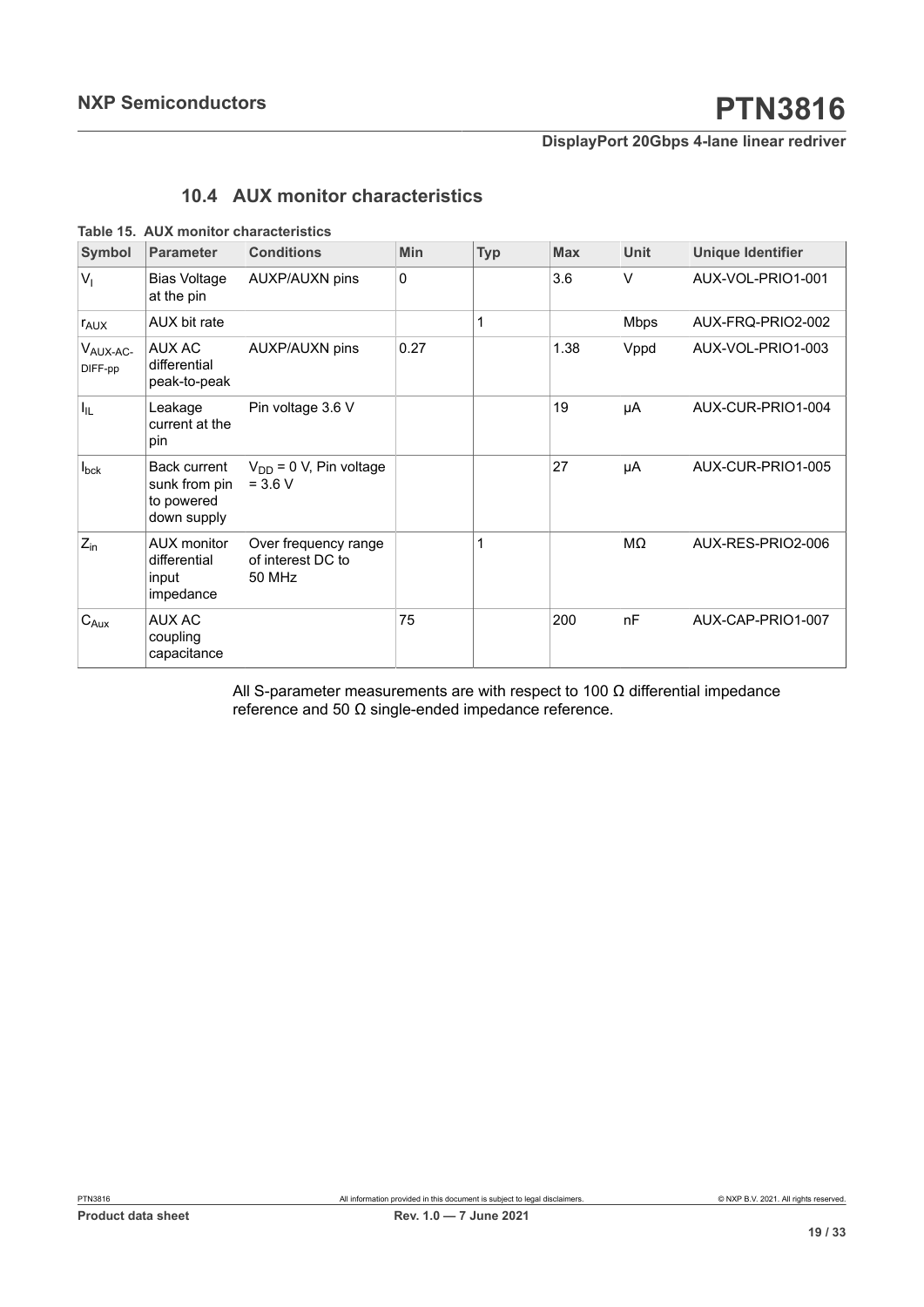## <span id="page-19-1"></span><span id="page-19-0"></span>**10.5 Input characteristics of binary configuration pin – HPD, LANE\_ORDER**

**Table 16. Binary control input characteristics**

| Symbol                | <b>Parameter</b>                                                  | <b>Conditions</b>                       | Min            | <b>Typ</b> | <b>Max</b>    | <b>Unit</b> | <b>Unique Identifier</b> |
|-----------------------|-------------------------------------------------------------------|-----------------------------------------|----------------|------------|---------------|-------------|--------------------------|
| V <sub>IH</sub>       | High level<br>voltage                                             | LANE_ORDER pin                          | $0.7^*V_{DD}$  |            | $V_{DD}$ +0.3 | $\vee$      | BIN-VOL-PRIO1-001        |
| $V_{IL}$              | Low level<br>voltage                                              | LANE_ORDER pin                          |                |            | $0.25*V_{DD}$ | $\vee$      | BIN-VOL-PRIO1-002        |
| VLo to Hi             | HPD plug<br>detection<br>threshold                                | HPD pin                                 | $\overline{2}$ |            | 3.6           | $\vee$      | BIN-VOL-PRIO1-007        |
| $V_{\text{Hi to Lo}}$ | HPD unplug<br>detection<br>threshold                              | HPD pin                                 |                |            | 0.8           | $\vee$      | BIN-VOL-PRIO1-008        |
| I <sub>IL</sub>       | Leakage<br>current at the<br>pin                                  | $VDD = 1.8 V, Pin$<br>voltage = $3.6 V$ |                |            | 14            | μA          | BIN-CUR-PRIO1-003        |
|                       |                                                                   | $VDD = 1.8 V, Pin$<br>voltage = $1.8 V$ |                |            | 1.5           | μA          | BIN-CUR-PRIO1-004        |
| $I_{\text{bck}}$      | <b>Back current</b><br>sunk from pin<br>to powered<br>down supply | $VDD = 0$ , Pin voltage =<br>3.6V       |                |            | 24            | μA          | BIN-CUR-PRIO1-005        |
| $C_{pin}$             | Maximum<br>allowed<br>capacitance at<br>the pin                   |                                         |                |            | 10            | pF          | BIN-CAP-PRIO1-006        |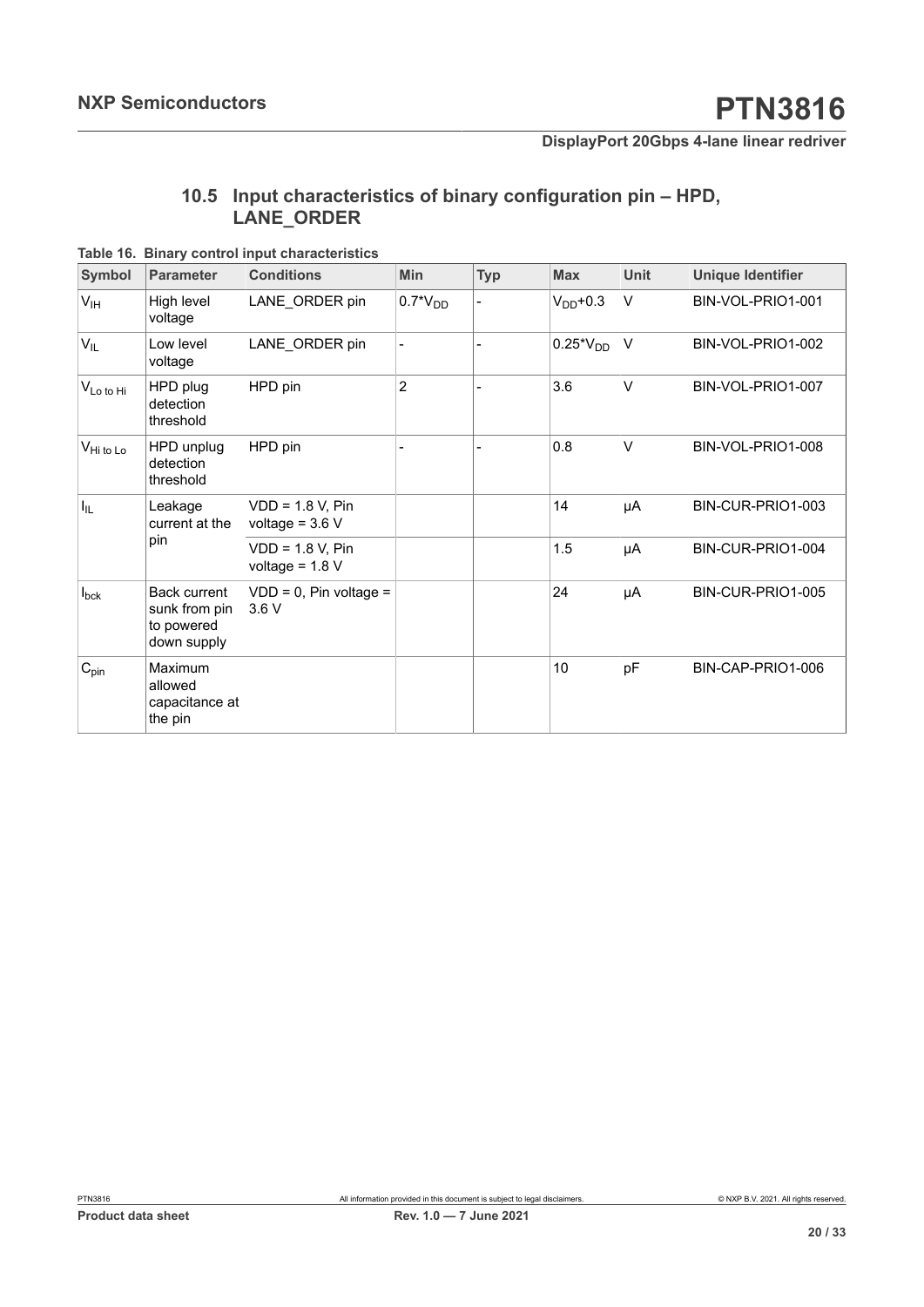## <span id="page-20-2"></span><span id="page-20-0"></span>**10.6 Input characteristics of ternary configuration pins - EQ1, EQ2, OSL, FG1 and FG2**

| Symbol           | <b>Parameter</b>                                                  | <b>Conditions</b>                                                           | Min           | <b>Typ</b> | <b>Max</b>       | <b>Unit</b>        | <b>Unique Identifier</b> |
|------------------|-------------------------------------------------------------------|-----------------------------------------------------------------------------|---------------|------------|------------------|--------------------|--------------------------|
| V <sub>IH</sub>  | High level<br>voltage                                             | External pull-up 1 $k\Omega$<br>resistor to V <sub>SYS</sub>                | $0.8*VDD$     |            | V <sub>SYS</sub> | V                  | TER-VOL-PRIO1-001        |
| $V_{IM}$         | Unconnected<br>or open<br>condition                               |                                                                             | $0.35*V_{DD}$ |            | $0.45*V_{DD}$    | $\vee$             | TER-VOL-PRIO1-002        |
| $V_{IL}$         | Low level<br>voltage                                              | External pull-down<br>1 kΩ resistor to GND                                  |               |            | $0.15*V_{DD}$    | $\vee$             | TER-VOL-PRIO1-003        |
| $I_{IL}$         | Leakage<br>current when<br>pin is not                             | $VDD = 1.8 V, Pull-up$<br>resistor connected to<br>$V_{\rm{SYS}}$ = 3.6 V   |               |            | 15               | μA                 | TER-CUR-PRIO1-004        |
|                  | active                                                            | $VDD = 1.8 V, Pull-up$<br>resistor connected to<br>$V_{\text{SYS}}$ = 1.8 V |               |            | $\mathbf{1}$     | μA                 | TER-CUR-PRIO1-005        |
|                  | Leakage<br>current when<br>pin is active                          | $VDD = 1.8 V, Pull-up$<br>resistor connected to<br>$VSYS = 3.6 V$           |               |            | 80               | μA                 | TER-CUR-PRIO1-006        |
|                  |                                                                   | $VDD = 1.8 V, Pull-up$<br>resistor connected to<br>$V_{\text{SYS}}$ = 1.8 V | $-25$         |            | 35               | μA                 | TER-CUR-PRIO1-007        |
| $I_{\text{bck}}$ | <b>Back current</b><br>sunk from pin<br>to powered<br>down supply | $VDD = 0$ , Pin voltage =<br>3.6V                                           |               |            | 20               | μA                 | TER-CUR-PRIO1-008        |
| $R_{pu}$         | Internal pull-<br>up resistance                                   |                                                                             |               | 120        |                  | kΩ                 | TER-RES-PRIO2-009        |
| $R_{\text{pd}}$  | Internal<br>pull-down<br>resistance                               |                                                                             |               | 80         |                  | $\mathsf{k}\Omega$ | TER-RES-PRIO2-010        |
| $C_{pin}$        | Maximum<br>allowed<br>capacitance at<br>the pin                   |                                                                             |               |            | 10               | pF                 | TER-CAP-PRIO1-011        |

**Table** 17. Ternary control input characteristics (external system voltage V<sub>SYS</sub>= 1.7 V to 3.6 V)

<span id="page-20-1"></span>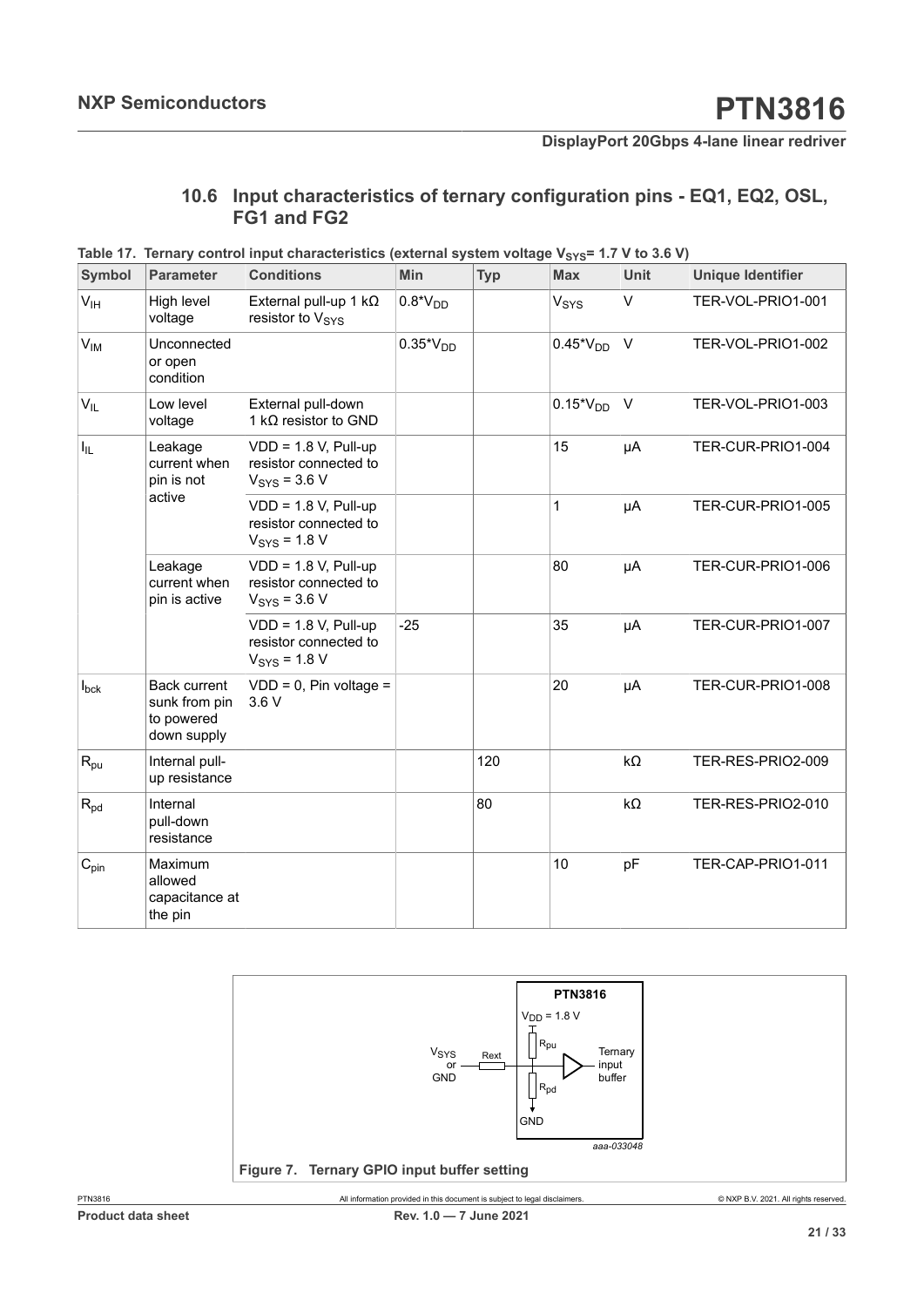## <span id="page-21-1"></span>**11 Package outline**

<span id="page-21-0"></span>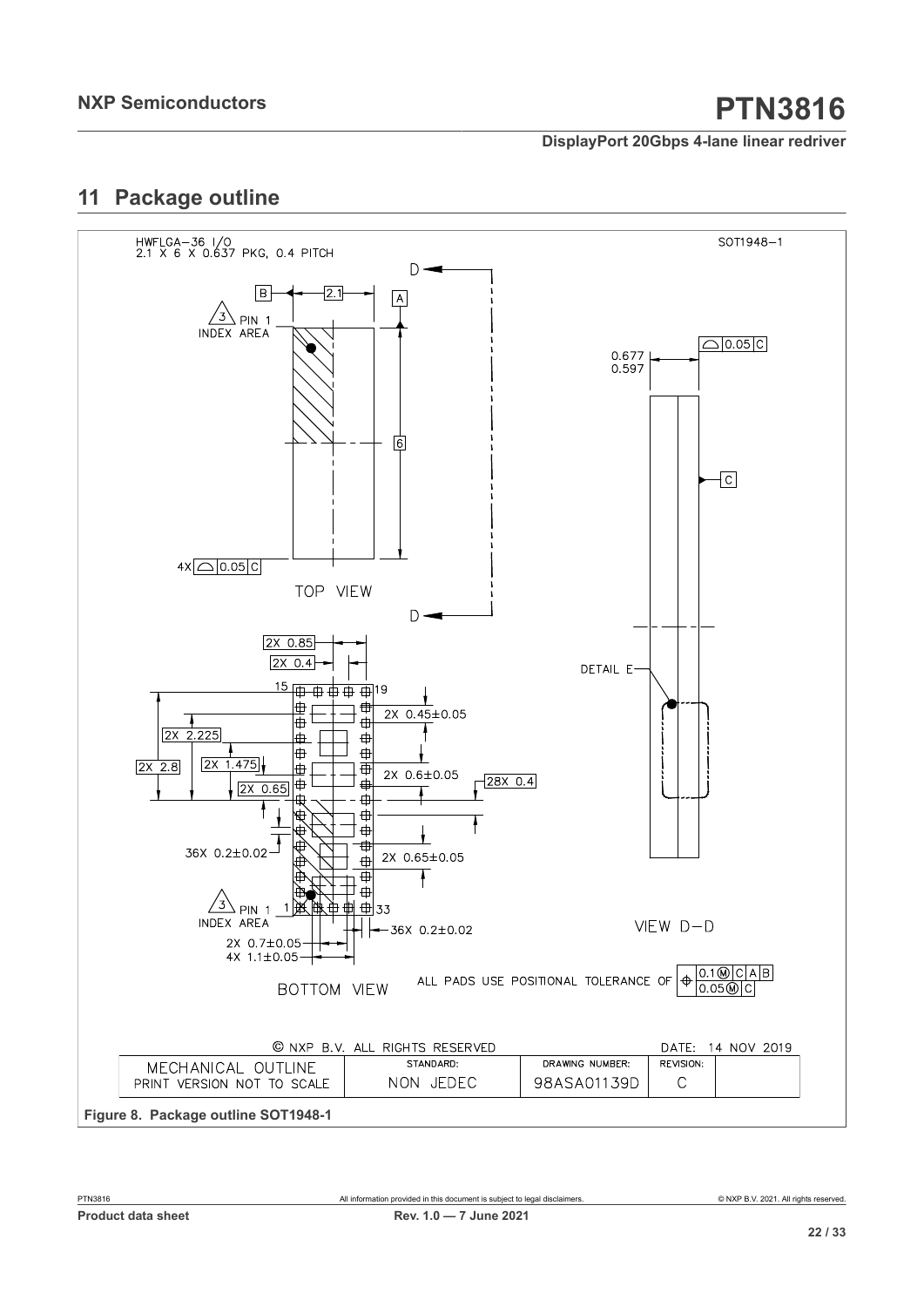# **NXP Semiconductors PTN3816**

## **DisplayPort 20Gbps 4-lane linear redriver**

<span id="page-22-0"></span>

| HWFLGA-36 I/O<br>2.1 X 6 X 0.637 PKG, 0.4 PITCH |                                |                                        | SOT1948-1          |
|-------------------------------------------------|--------------------------------|----------------------------------------|--------------------|
|                                                 |                                |                                        |                    |
|                                                 |                                |                                        |                    |
|                                                 |                                |                                        |                    |
|                                                 |                                |                                        |                    |
|                                                 |                                |                                        |                    |
|                                                 |                                |                                        |                    |
|                                                 |                                |                                        |                    |
|                                                 |                                | $42 \times 0.02$<br>0.01<br>$\sqrt{4}$ |                    |
|                                                 |                                |                                        | $\triangle$ 0.05 C |
| SOLDER MASK SURFACE                             |                                | $\overline{C}$                         |                    |
| LGA PAD METAL SURFACE                           |                                | SEATING PLANE                          |                    |
|                                                 |                                |                                        |                    |
|                                                 |                                |                                        |                    |
|                                                 |                                |                                        |                    |
|                                                 | DETAIL E                       |                                        |                    |
|                                                 | VIEW ROTATED 90' CW            |                                        |                    |
|                                                 |                                |                                        |                    |
|                                                 |                                |                                        |                    |
|                                                 |                                |                                        |                    |
|                                                 |                                |                                        |                    |
|                                                 |                                |                                        |                    |
|                                                 |                                |                                        |                    |
|                                                 |                                |                                        |                    |
|                                                 |                                |                                        |                    |
|                                                 |                                |                                        |                    |
|                                                 |                                |                                        |                    |
|                                                 |                                |                                        |                    |
|                                                 |                                |                                        |                    |
|                                                 |                                |                                        |                    |
|                                                 |                                |                                        |                    |
|                                                 |                                |                                        |                    |
|                                                 |                                |                                        |                    |
|                                                 |                                |                                        |                    |
|                                                 |                                |                                        |                    |
|                                                 |                                |                                        |                    |
|                                                 |                                |                                        |                    |
|                                                 | © NXP B.V. ALL RIGHTS RESERVED |                                        | DATE: 14 NOV 2019  |
| MECHANICAL OUTLINE                              | STANDARD:                      | DRAWING NUMBER:                        | REVISION:          |
| PRINT VERSION NOT TO SCALE                      | NON JEDEC                      | 98ASA01139D                            | $\mathsf C$        |
|                                                 |                                |                                        |                    |
| Figure 9. Package outline HWFLGA36 (SOT1948-1)  |                                |                                        |                    |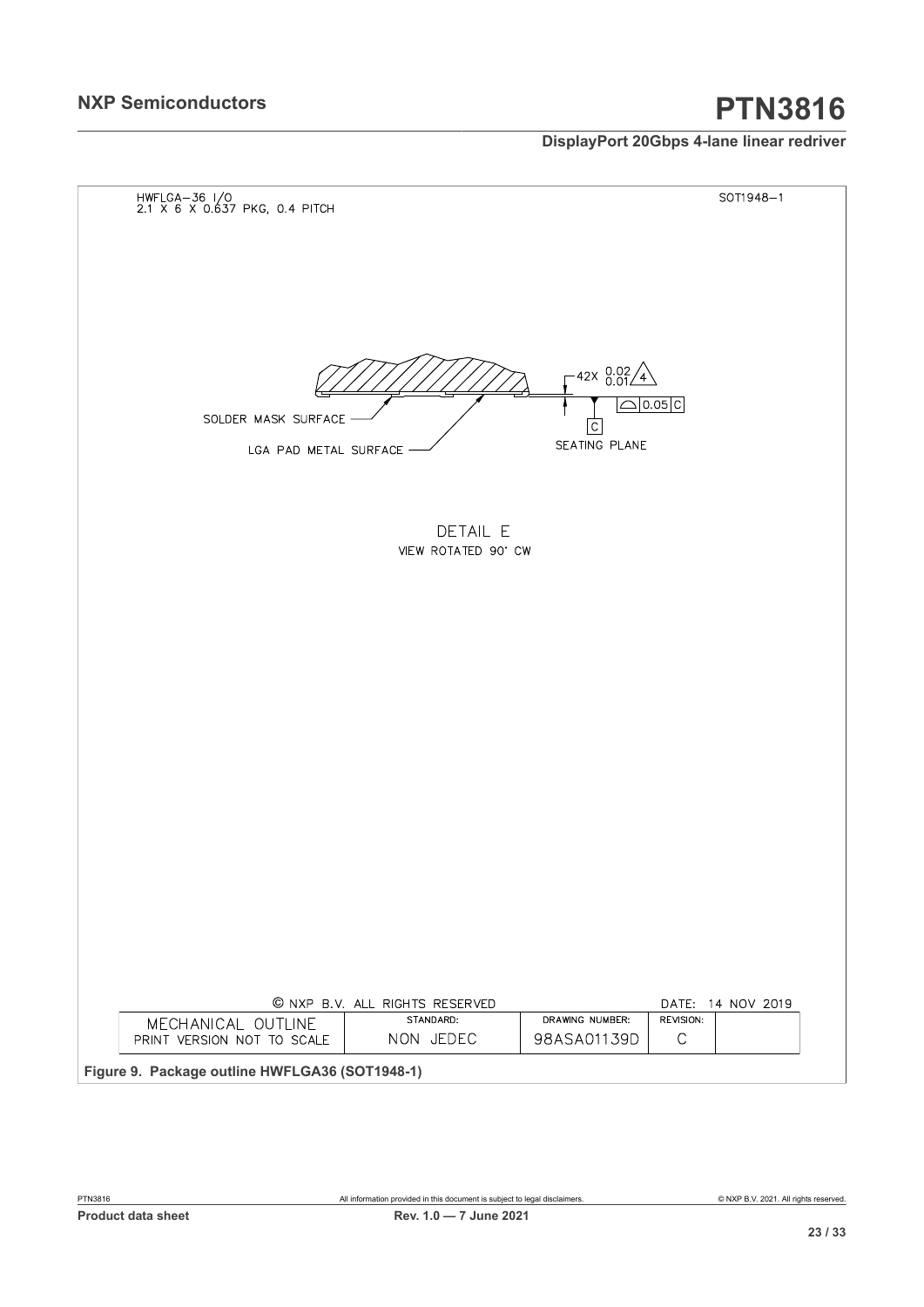# **NXP Semiconductors PTN3816**

## **DisplayPort 20Gbps 4-lane linear redriver**

<span id="page-23-0"></span>

| HWFLGA-36 I/O<br>2.1 X 6 X 0.637 PKG, 0.4 PITCH       |                                                      |                                | SOT1948-1                |
|-------------------------------------------------------|------------------------------------------------------|--------------------------------|--------------------------|
| NOTES:                                                |                                                      |                                |                          |
| 1. ALL DIMENSIONS ARE IN MILLIMETERS.                 |                                                      |                                |                          |
| 2. DIMENSIONING AND TOLERANCING PER ASME Y14.5M-1994. |                                                      |                                |                          |
| $\sqrt{3}$ PIN 1 CONFIGURATION MAY VARY.              |                                                      |                                |                          |
| DIMENSION APPLIES TO ALL LEADS.<br>΄4.                |                                                      |                                |                          |
|                                                       |                                                      |                                |                          |
|                                                       |                                                      |                                |                          |
|                                                       |                                                      |                                |                          |
|                                                       |                                                      |                                |                          |
|                                                       |                                                      |                                |                          |
|                                                       |                                                      |                                |                          |
|                                                       |                                                      |                                |                          |
|                                                       |                                                      |                                |                          |
|                                                       |                                                      |                                |                          |
|                                                       |                                                      |                                |                          |
|                                                       |                                                      |                                |                          |
|                                                       |                                                      |                                |                          |
|                                                       |                                                      |                                |                          |
|                                                       |                                                      |                                |                          |
|                                                       |                                                      |                                |                          |
|                                                       |                                                      |                                |                          |
|                                                       |                                                      |                                |                          |
|                                                       |                                                      |                                |                          |
|                                                       |                                                      |                                |                          |
|                                                       |                                                      |                                |                          |
|                                                       |                                                      |                                |                          |
|                                                       |                                                      |                                |                          |
|                                                       |                                                      |                                |                          |
|                                                       |                                                      |                                |                          |
|                                                       |                                                      |                                |                          |
|                                                       | © NXP B.V. ALL RIGHTS RESERVED<br>STANDARD:          |                                | DATE: 14 NOV 2019        |
| MECHANICAL OUTLINE<br>PRINT VERSION NOT TO SCALE      | NON JEDEC                                            | DRAWING NUMBER:<br>98ASA01139D | REVISION:<br>$\mathsf C$ |
|                                                       | Figure 10. Package outline note HWFLGA36 (SOT1948-1) |                                |                          |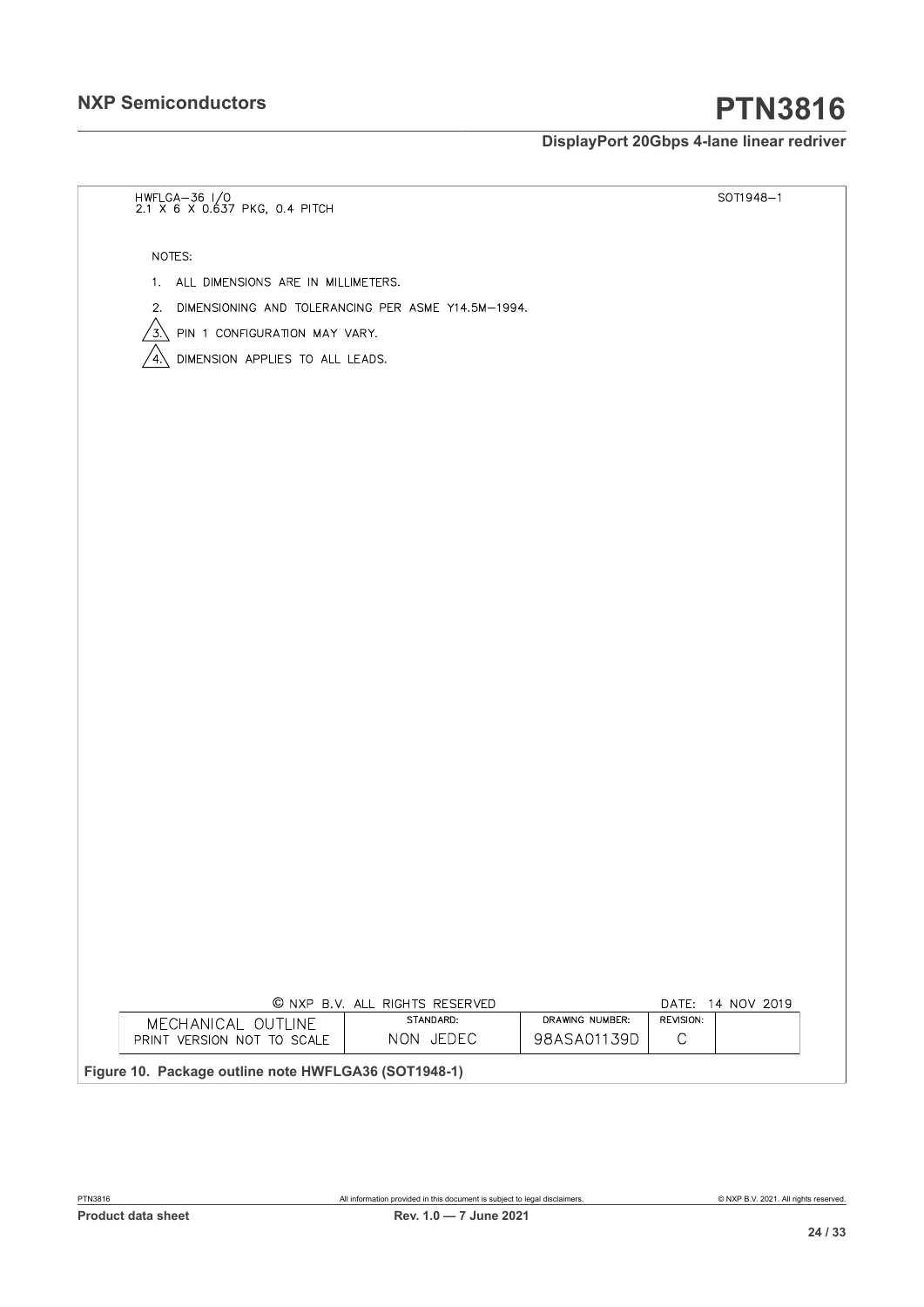## <span id="page-24-6"></span>**12 Packing information**

## <span id="page-24-7"></span><span id="page-24-1"></span><span id="page-24-0"></span>**12.1 SOT1948-1; HWFLGA36; reel dry pack, SMD, 13" Q1 standard product orientation ordering code (12NC) ending 019**

### **12.1.1 Dimensions and quantities**

#### <span id="page-24-8"></span><span id="page-24-2"></span>**Table 18. Dimensions and quantities**

| <b>Reel dimensions</b><br>$d \times w$ (mm) <sup>[1]</sup> | $ $ SPQ/PQ $(pcs)^{[2]}$ | <b>Reels</b><br>per box |
|------------------------------------------------------------|--------------------------|-------------------------|
| $ 330 \times 12 $                                          | 7000                     |                         |

[1]  $d =$  reel diameter;  $w =$  tape width.<br>[2] Packing quantity dependent on sp

Packing quantity dependent on specific product type. View ordering and availability details at [NXP order portal](http://www.nxp.com/order-portal/), or contact your local NXP representative.

#### **12.1.2 Product orientation**

<span id="page-24-9"></span><span id="page-24-4"></span>

### **12.1.3 Carrier tape dimensions**

<span id="page-24-10"></span><span id="page-24-5"></span>

<span id="page-24-3"></span>*In accordance with IEC 60286-3/EIA-481.* **Table 19. Carrier tape dimensions**

| $A_0$ (mm)      | $B_0$ (mm)      | $K_0$ (mm)     | $T$ (mm)        | $P_1$ (mm)  | $W$ (mm)     |
|-----------------|-----------------|----------------|-----------------|-------------|--------------|
| $2.30 \pm 0.05$ | $6.30 \pm 0.05$ | $0.85 + 1/-05$ | $0.30 \pm 0.05$ | $8 \pm 0.1$ | 12 +0.3/-0.1 |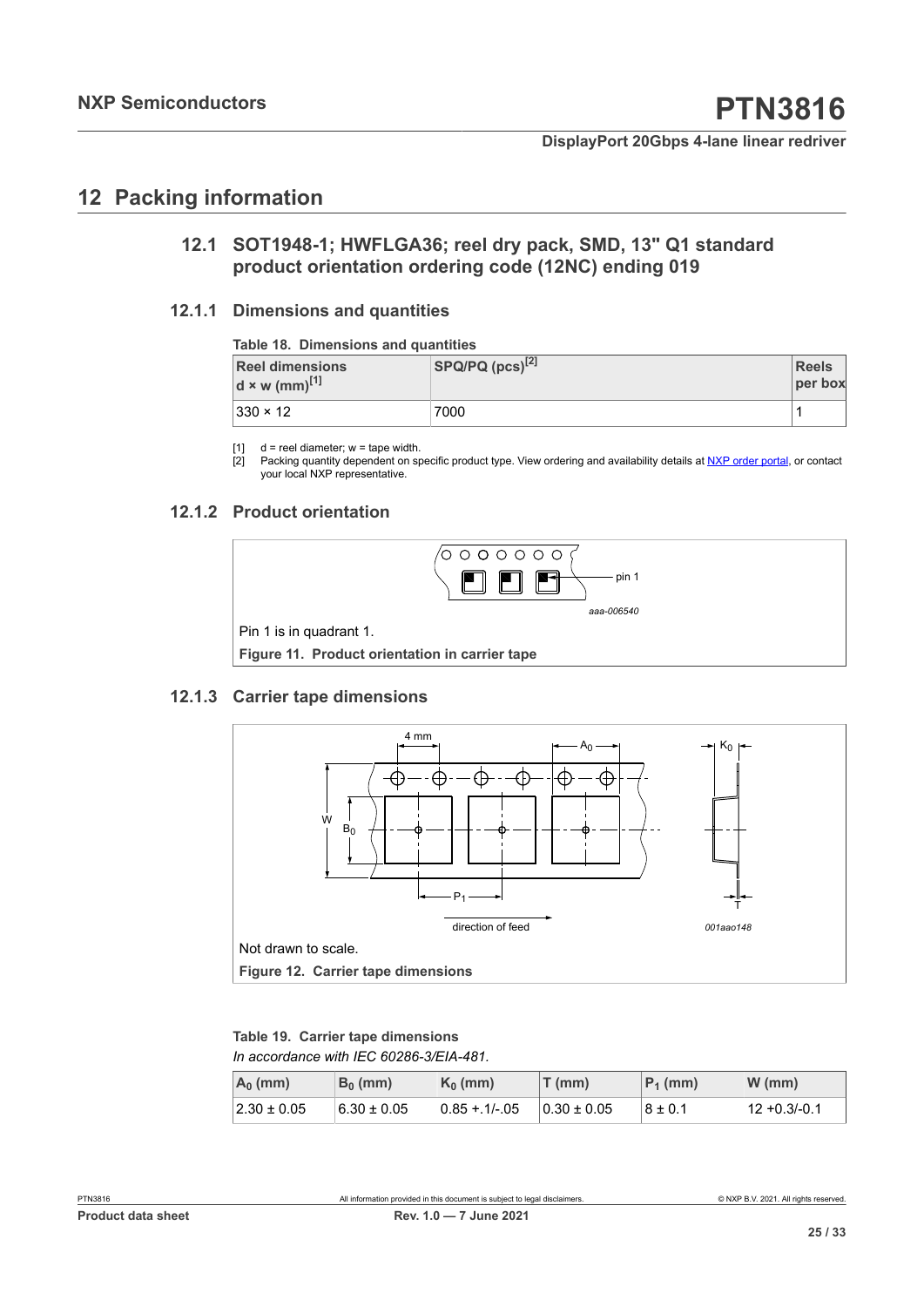## <span id="page-25-1"></span>**13 Soldering**

<span id="page-25-0"></span>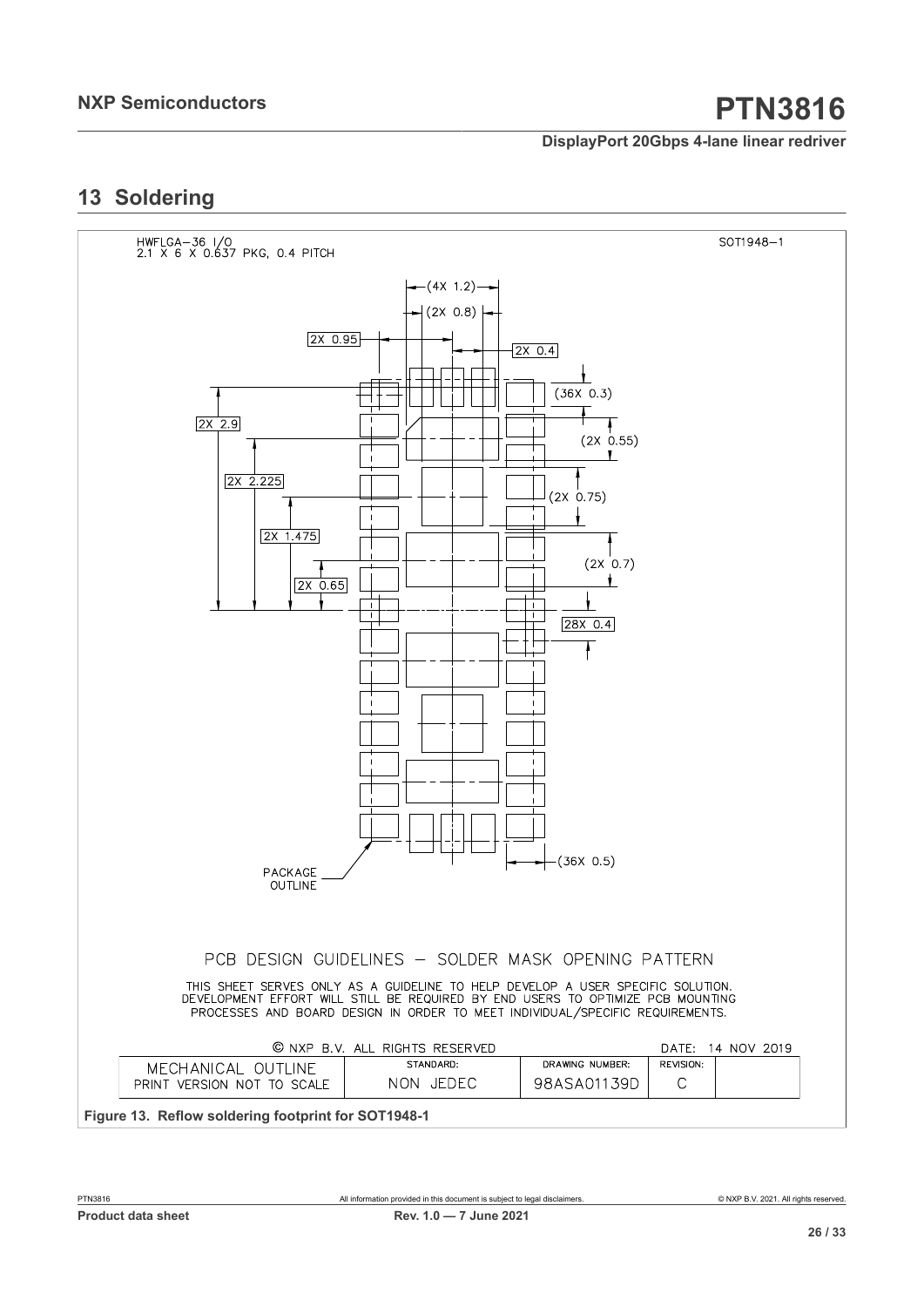<span id="page-26-0"></span>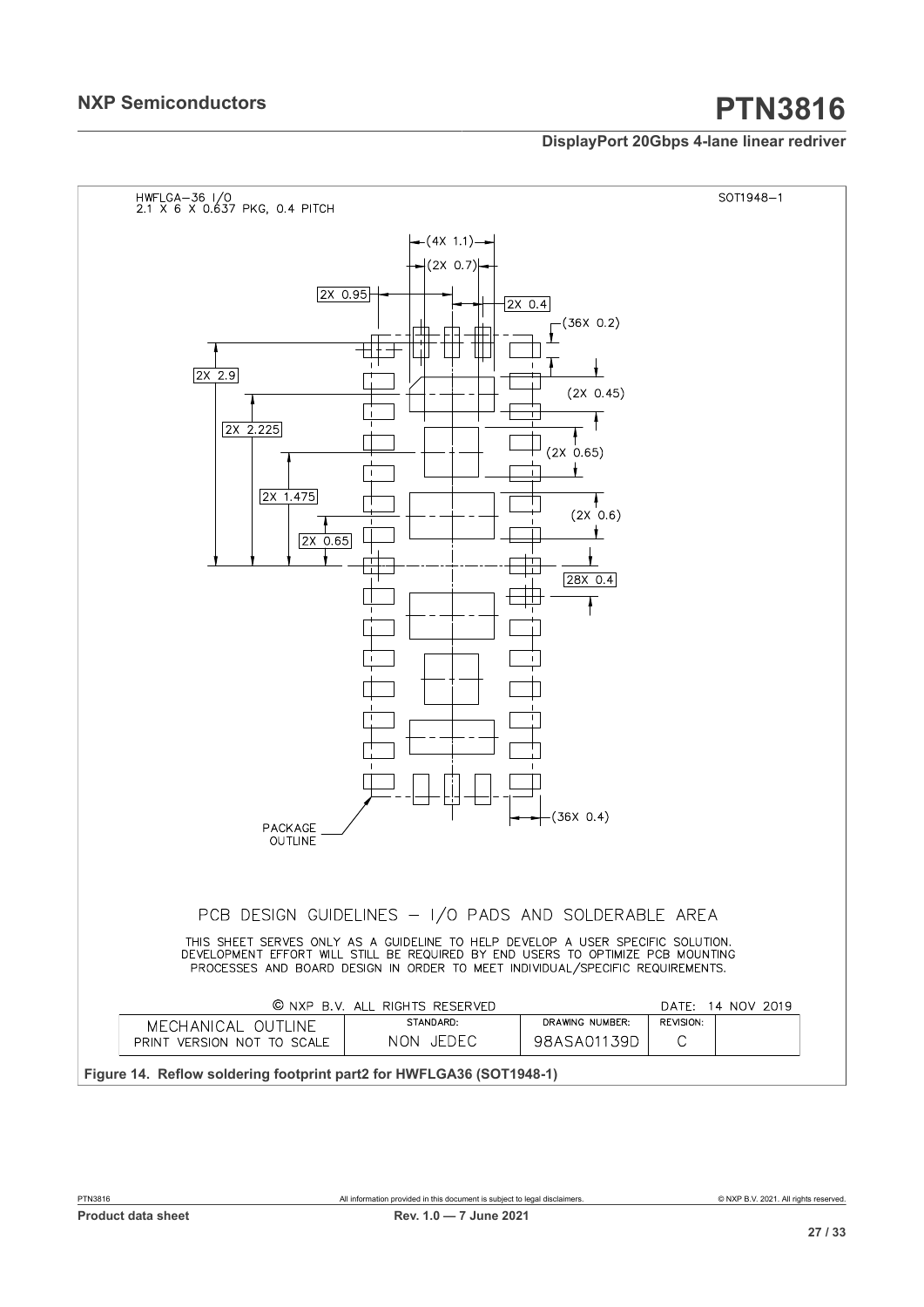<span id="page-27-0"></span>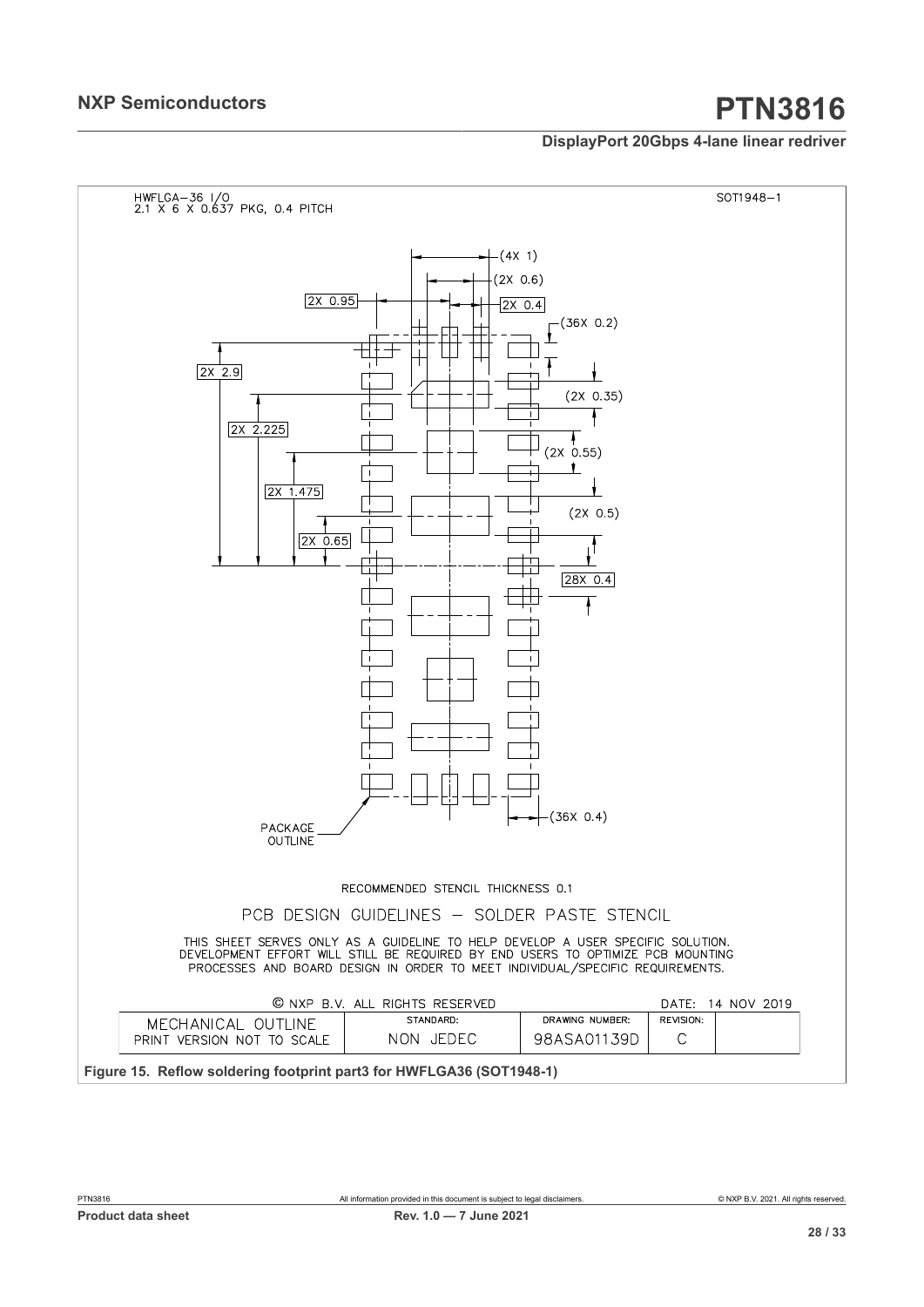## <span id="page-28-2"></span>**14 Abbreviations**

<span id="page-28-0"></span>

|            | <b>Table 20. Abbreviations</b>                    |  |  |  |
|------------|---------------------------------------------------|--|--|--|
| Acronym    | <b>Description</b>                                |  |  |  |
| <b>AUX</b> | Auxiliary channel of DisplayPort standard         |  |  |  |
| <b>CDM</b> | <b>Charged Device Model</b>                       |  |  |  |
| <b>DFP</b> | Downstream Facing Port                            |  |  |  |
| DP         | DisplayPort                                       |  |  |  |
| Gbps       | Giga bits per second                              |  |  |  |
| <b>HBM</b> | Human Body Model                                  |  |  |  |
| <b>HPD</b> | Hot Plug Detect signaling of DisplayPort standard |  |  |  |
| <b>NC</b>  | No Connect                                        |  |  |  |
| <b>OS</b>  | <b>Output Swing</b>                               |  |  |  |
| OSL        | <b>Output Swing Linearity level</b>               |  |  |  |
| Rx         | Receiver                                          |  |  |  |
| SI         | Signal Integrity                                  |  |  |  |
| ТX         | Transmitter                                       |  |  |  |
| <b>UFP</b> | <b>Upstream Facing Port</b>                       |  |  |  |

## <span id="page-28-3"></span>**15 Revision history**

### **Table 21. Revision history**

<span id="page-28-1"></span>

| Document ID  | Release date | Data sheet status   | Change notice | <b>Supersedes</b> |
|--------------|--------------|---------------------|---------------|-------------------|
| PTN3816 v1.0 | 20210607     | ∣Product data sheet |               |                   |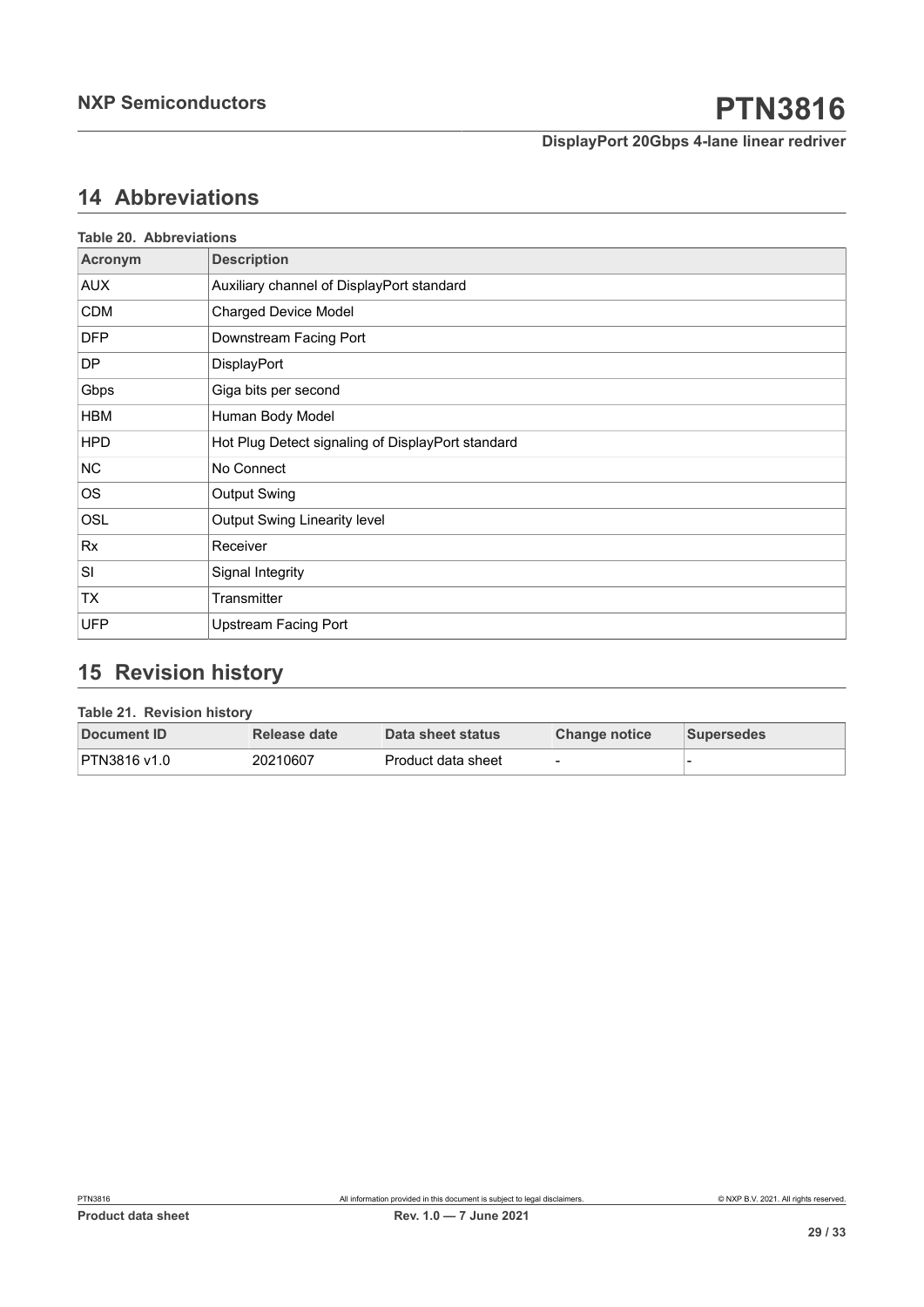## <span id="page-29-0"></span>**16 Legal information**

## **16.1 Data sheet status**

| Document status <sup>[1][2]</sup> | Product status <sup>[3]</sup> | <b>Definition</b>                                                                        |
|-----------------------------------|-------------------------------|------------------------------------------------------------------------------------------|
| Objective [short] data sheet      | Development                   | This document contains data from the objective specification for product<br>development. |
| Preliminary [short] data sheet    | Qualification                 | This document contains data from the preliminary specification.                          |
| Product [short] data sheet        | Production                    | This document contains the product specification.                                        |

[1] Please consult the most recently issued document before initiating or completing a design.<br>[2] The term 'short data sheet' is explained in section "Definitions".

t :<br>[2] The term 'short data sheet' is explained in section "Definitions".<br>[3] The product status of device(s) described in this document may

The product status of device(s) described in this document may have changed since this document was published and may differ in case of multiple devices. The latest product status information is available on the Internet at URL http://www.nxp.com.

## **16.2 Definitions**

**Draft** — A draft status on a document indicates that the content is still under internal review and subject to formal approval, which may result in modifications or additions. NXP Semiconductors does not give any representations or warranties as to the accuracy or completeness of information included in a draft version of a document and shall have no liability for the consequences of use of such information.

**Short data sheet** — A short data sheet is an extract from a full data sheet with the same product type number(s) and title. A short data sheet is intended for quick reference only and should not be relied upon to contain detailed and full information. For detailed and full information see the relevant full data sheet, which is available on request via the local NXP Semiconductors sales office. In case of any inconsistency or conflict with the short data sheet, the full data sheet shall prevail.

**Product specification** — The information and data provided in a Product data sheet shall define the specification of the product as agreed between NXP Semiconductors and its customer, unless NXP Semiconductors and customer have explicitly agreed otherwise in writing. In no event however, shall an agreement be valid in which the NXP Semiconductors product is deemed to offer functions and qualities beyond those described in the Product data sheet.

## **16.3 Disclaimers**

**Limited warranty and liability** — Information in this document is believed to be accurate and reliable. However, NXP Semiconductors does not give any representations or warranties, expressed or implied, as to the accuracy or completeness of such information and shall have no liability for the consequences of use of such information. NXP Semiconductors takes no responsibility for the content in this document if provided by an information source outside of NXP Semiconductors. In no event shall NXP Semiconductors be liable for any indirect, incidental, punitive, special or consequential damages (including - without limitation - lost profits, lost savings, business interruption, costs related to the removal or replacement of any products or rework charges) whether or not such damages are based on tort (including negligence), warranty, breach of contract or any other legal theory. Notwithstanding any damages that customer might incur for any reason whatsoever, NXP Semiconductors' aggregate and cumulative liability towards customer for the products described herein shall be limited in accordance with the Terms and conditions of commercial sale of NXP **Semiconductors** 

**Right to make changes** — NXP Semiconductors reserves the right to make changes to information published in this document, including without limitation specifications and product descriptions, at any time and without

notice. This document supersedes and replaces all information supplied prior to the publication hereof.

**Suitability for use** — NXP Semiconductors products are not designed, authorized or warranted to be suitable for use in life support, life-critical or safety-critical systems or equipment, nor in applications where failure or malfunction of an NXP Semiconductors product can reasonably be expected to result in personal injury, death or severe property or environmental damage. NXP Semiconductors and its suppliers accept no liability for inclusion and/or use of NXP Semiconductors products in such equipment or applications and therefore such inclusion and/or use is at the customer's own risk.

**Applications** — Applications that are described herein for any of these products are for illustrative purposes only. NXP Semiconductors makes no representation or warranty that such applications will be suitable for the specified use without further testing or modification. Customers are responsible for the design and operation of their applications and products using NXP Semiconductors products, and NXP Semiconductors accepts no liability for any assistance with applications or customer product design. It is customer's sole responsibility to determine whether the NXP Semiconductors product is suitable and fit for the customer's applications and products planned, as well as for the planned application and use of customer's third party customer(s). Customers should provide appropriate design and operating safeguards to minimize the risks associated with their applications and products. NXP Semiconductors does not accept any liability related to any default, damage, costs or problem which is based on any weakness or default in the customer's applications or products, or the application or use by customer's third party customer(s). Customer is responsible for doing all necessary testing for the customer's applications and products using NXP Semiconductors products in order to avoid a default of the applications and the products or of the application or use by customer's third party customer(s). NXP does not accept any liability in this respect

**Limiting values** — Stress above one or more limiting values (as defined in the Absolute Maximum Ratings System of IEC 60134) will cause permanent damage to the device. Limiting values are stress ratings only and (proper) operation of the device at these or any other conditions above those given in the Recommended operating conditions section (if present) or the Characteristics sections of this document is not warranted. Constant or repeated exposure to limiting values will permanently and irreversibly affect the quality and reliability of the device.

**Terms and conditions of commercial sale** — NXP Semiconductors products are sold subject to the general terms and conditions of commercial sale, as published at http://www.nxp.com/profile/terms, unless otherwise agreed in a valid written individual agreement. In case an individual agreement is concluded only the terms and conditions of the respective agreement shall apply. NXP Semiconductors hereby expressly objects to applying the customer's general terms and conditions with regard to the purchase of NXP Semiconductors products by customer.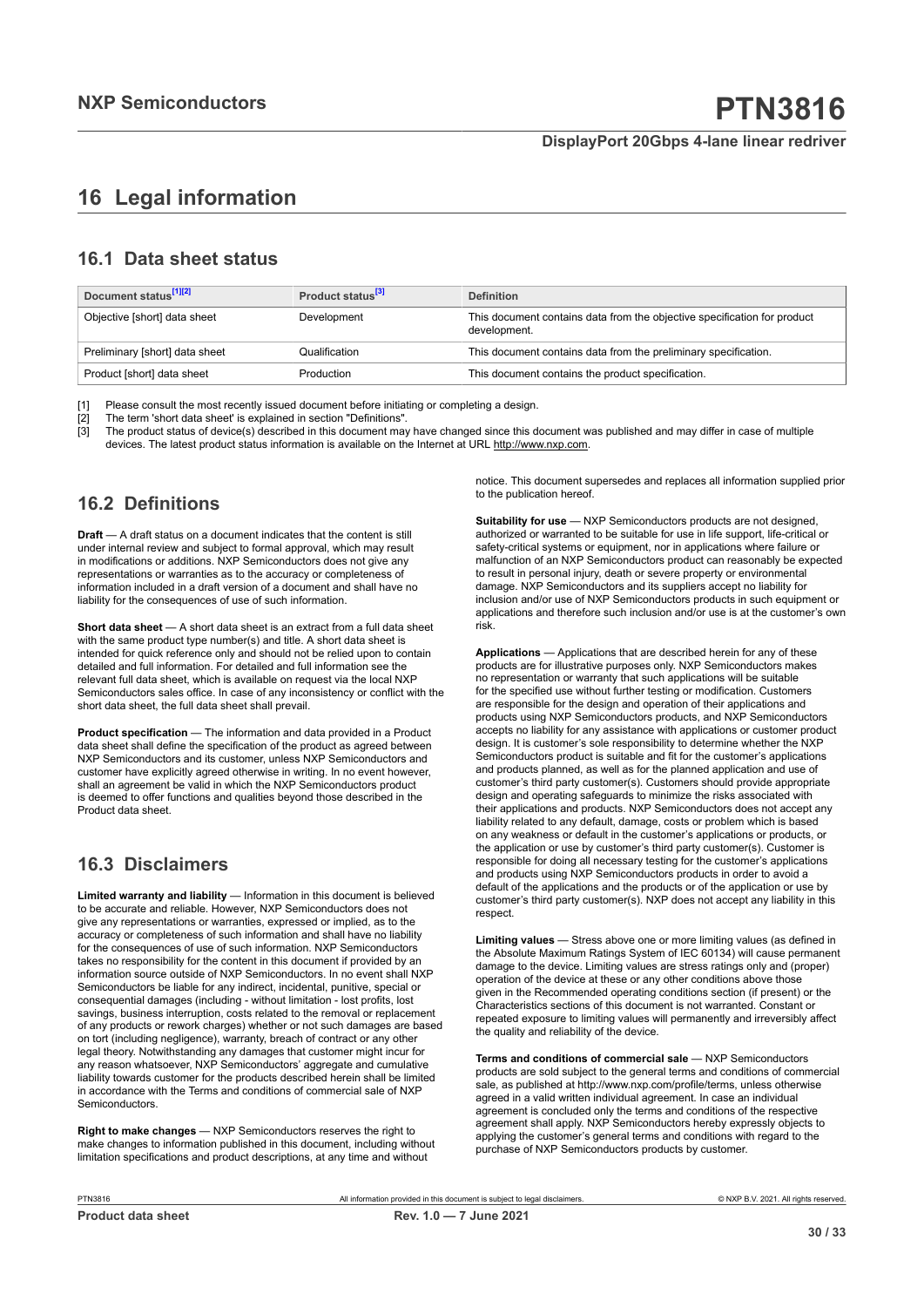**No offer to sell or license** — Nothing in this document may be interpreted or construed as an offer to sell products that is open for acceptance or the grant, conveyance or implication of any license under any copyrights, patents or other industrial or intellectual property rights.

**Quick reference data** — The Quick reference data is an extract of the product data given in the Limiting values and Characteristics sections of this document, and as such is not complete, exhaustive or legally binding.

**Export control** — This document as well as the item(s) described herein may be subject to export control regulations. Export might require a prior authorization from competent authorities.

**Non-automotive qualified products** — Unless this data sheet expressly states that this specific NXP Semiconductors product is automotive qualified, the product is not suitable for automotive use. It is neither qualified nor tested in accordance with automotive testing or application requirements. NXP Semiconductors accepts no liability for inclusion and/or use of nonautomotive qualified products in automotive equipment or applications. In the event that customer uses the product for design-in and use in automotive applications to automotive specifications and standards, customer (a) shall use the product without NXP Semiconductors' warranty of the product for such automotive applications, use and specifications, and (b) whenever customer uses the product for automotive applications beyond NXP Semiconductors' specifications such use shall be solely at customer's own risk, and (c) customer fully indemnifies NXP Semiconductors for any liability, damages or failed product claims resulting from customer design and use of the product for automotive applications beyond NXP Semiconductors' standard warranty and NXP Semiconductors' product specifications.

**Translations** — A non-English (translated) version of a document is for reference only. The English version shall prevail in case of any discrepancy between the translated and English versions.

**Security** — Customer understands that all NXP products may be subject to unidentified or documented vulnerabilities. Customer is responsible for the design and operation of its applications and products throughout their lifecycles to reduce the effect of these vulnerabilities on customer's applications and products. Customer's responsibility also extends to other open and/or proprietary technologies supported by NXP products for use in customer's applications. NXP accepts no liability for any vulnerability. Customer should regularly check security updates from NXP and follow up appropriately. Customer shall select products with security features that best meet rules, regulations, and standards of the intended application and make the ultimate design decisions regarding its products and is solely responsible for compliance with all legal, regulatory, and security related requirements concerning its products, regardless of any information or support that may be provided by NXP. NXP has a Product Security Incident Response Team (PSIRT) (reachable at PSIRT@nxp.com) that manages the investigation, reporting, and solution release to security vulnerabilities of NXP products.

## **16.4 Trademarks**

Notice: All referenced brands, product names, service names and trademarks are the property of their respective owners.

**NXP** — wordmark and logo are trademarks of NXP B.V.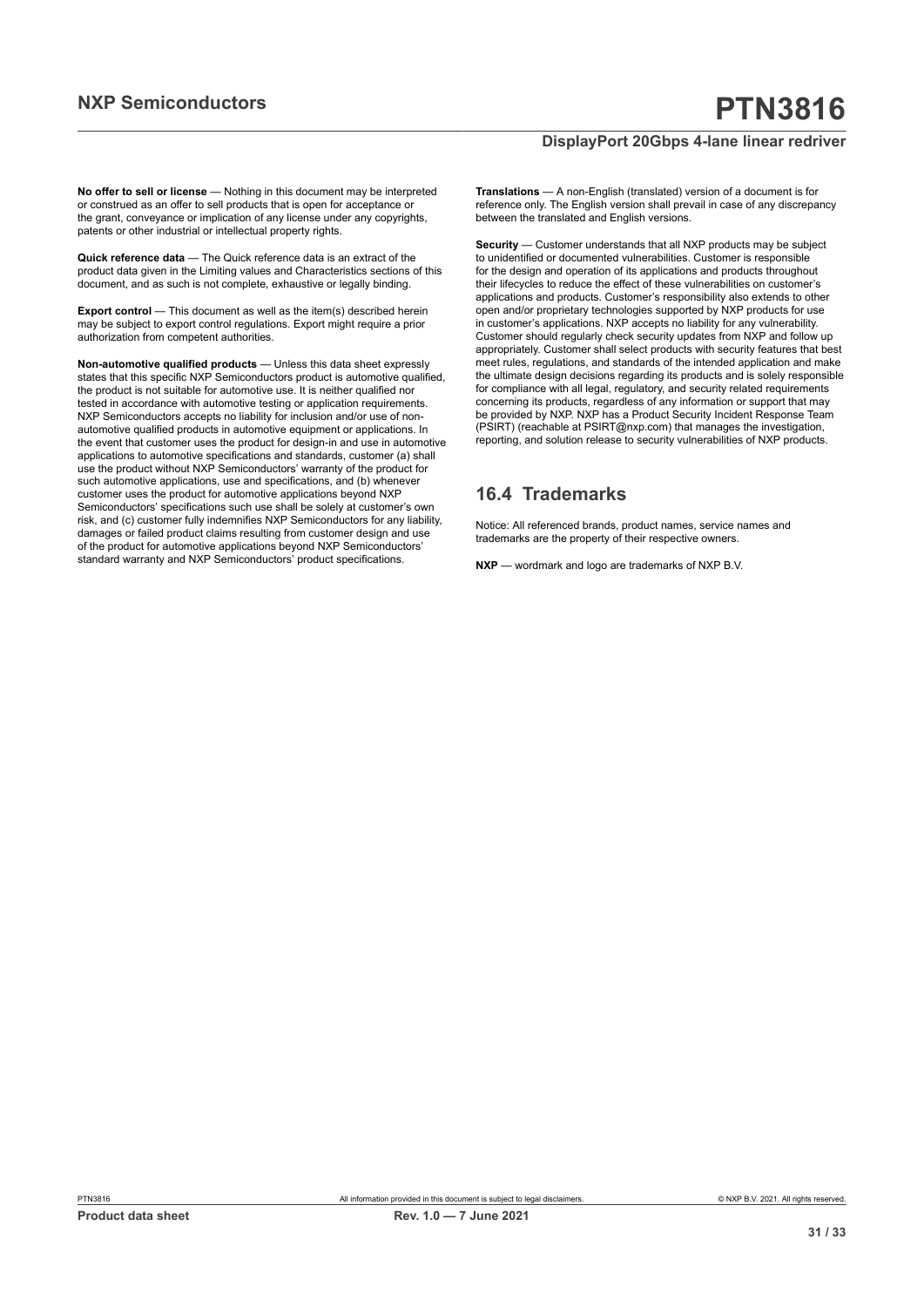# **NXP Semiconductors PTN3816**

## **DisplayPort 20Gbps 4-lane linear redriver**

## **Tables**

| Tab. 1.    |                                             |
|------------|---------------------------------------------|
| Tab. 2.    |                                             |
| Tab. 3.    |                                             |
| Tab. 4.    |                                             |
| Tab. 5.    | EQ[2:1] configuration: Flat gain -0.7 dB  7 |
| Tab. 6.    |                                             |
| Tab. 7.    | Lane ordering configuration  8              |
| Tab. $8$ . |                                             |
| Tab. 9.    |                                             |
| Tab. 10.   |                                             |
| Tab. 11.   |                                             |
| Tab. 12.   |                                             |

## **Figures**

| Fig. 1. | PTN3816 functional diagram 3                 |  |
|---------|----------------------------------------------|--|
| Fig. 2. | PTN3816 pinning (transparent top view)  4    |  |
| Fig. 3. | Control flow and state transition diagram  9 |  |
| Fig. 4. | Connection illustration when PTN3816 in      |  |
|         |                                              |  |
| Fig. 5. | Connection illustration when PTN3816 in      |  |
|         |                                              |  |
| Fig. 6. |                                              |  |
| Fig. 7. | Ternary GPIO input buffer setting 21         |  |
| Fig. 8. |                                              |  |

| Tab. 13. |                                          |  |
|----------|------------------------------------------|--|
| Tab. 14. |                                          |  |
| Tab. 15. | AUX monitor characteristics  19          |  |
| Tab. 16. |                                          |  |
| Tab. 17. | Ternary control input characteristics    |  |
|          | (external system voltage VSYS = 1.7 V to |  |
|          |                                          |  |
| Tab. 18. |                                          |  |
| Tab. 19. |                                          |  |
| Tab. 20. |                                          |  |
| Tab. 21. |                                          |  |
|          |                                          |  |

| Fig. 9.<br>Fig. 10. | Package outline HWFLGA36 (SOT1948-1) 23<br>Package outline note HWFLGA36 |  |
|---------------------|--------------------------------------------------------------------------|--|
|                     |                                                                          |  |
| Fig. 11.            | Product orientation in carrier tape  25                                  |  |
| Fig. 12.            |                                                                          |  |
| Fig. 13.            | Reflow soldering footprint for SOT1948-1  26                             |  |
| Fig. 14.            | Reflow soldering footprint part2 for                                     |  |
|                     |                                                                          |  |
| Fig. 15.            | Reflow soldering footprint part3 for                                     |  |
|                     |                                                                          |  |
|                     |                                                                          |  |